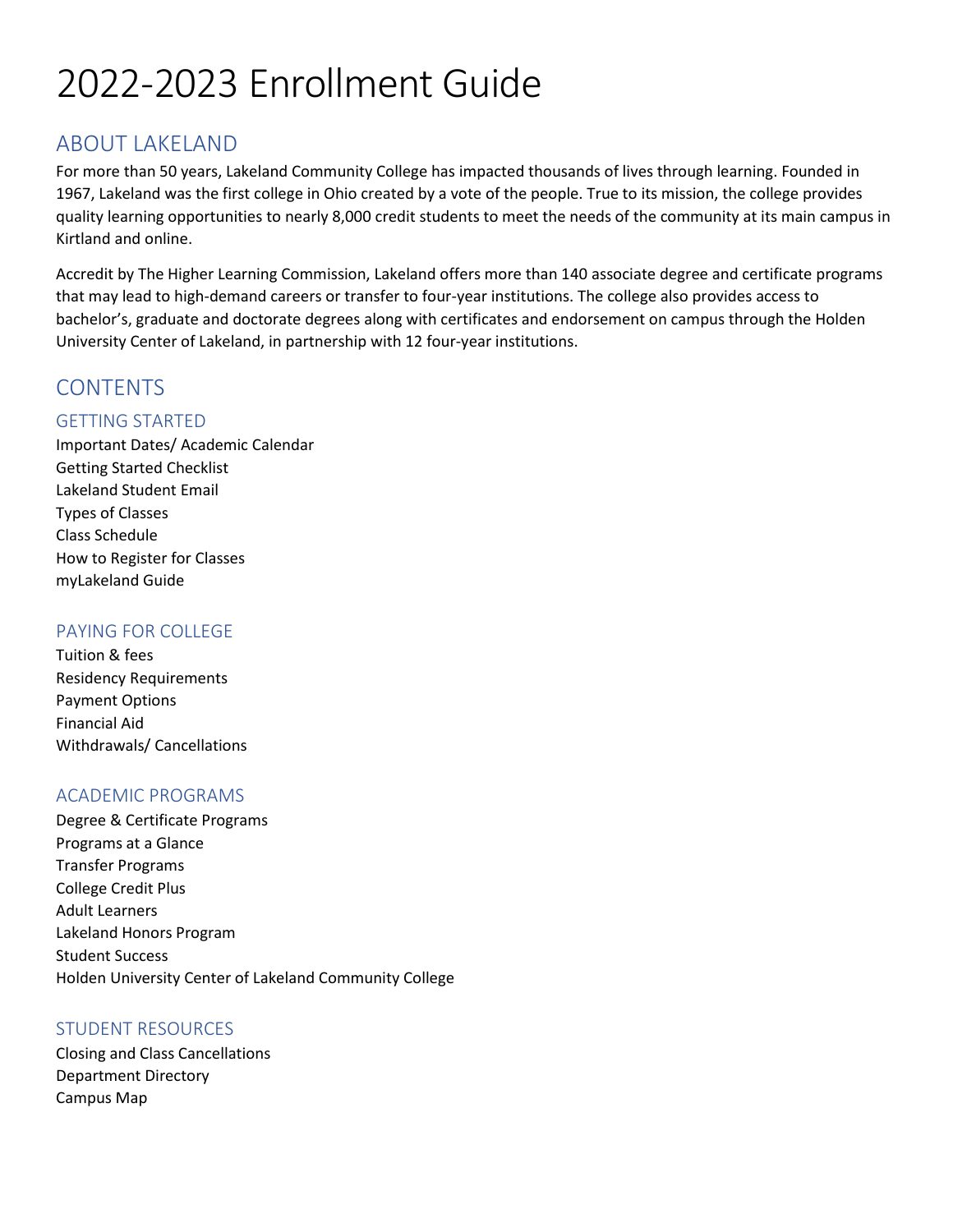# IMPORTANT DATES

[View a list of important dates for fall, spring and summer.](http://lakelandcc.edu/web/about/important-dates)

# ACADEMIC PROGRAMS

# DEGREE & CERTIFICATE PROGRAMS

Lakeland's degree program prepares students for a career in a high-demand field or for transfer to a four-year college or university. In addition to the associate degree program, specifically designed sequences leading to the awarding of certificates have been developed in cooperation with industry, commerce, and local government to provide opportunities for people seeking to improve their occupational skills or to retrain for new occupations.

Lakeland Community College is accredited through the Higher Learning Commission (HLC). Address: The Higher Learning Commission, 230 South LaSalle Street, Suite 7-500, Chicago, IL 60604-1413 Phone: 800.621.7440 Website: hlcommission.org

# DEGREE PROGRAMS AT A GLANCE

Associate of Arts Degree Associate of Arts Degree in Business Associate of Science Degree Associate of Applied Business Degree

#### Applied Studies - Computer, Design and Engineering Technologies

#### Graphic Design

Information Technology and Computer Science:

- Application Programming and Development Concentration
- Computer Science/Software Engineering Concentration
- Cybersecurity Concentration
- Data Analytics Concentration
- IT Support Analyst Major
- Operating Systems/Networking Concentration
- Web Content Develop Concentration

Media Technology:

- Audio Recording and Production Technical Major
- Interactive Media Design and Delivery Technical Major
- Radio Production and Broadcast Technical Major
- Video Production and Broadcast Technical Major

#### Applied Studies - Management

#### Accounting

Business Management:

- Business Information Management Concentration
- Entrepreneurship Concentration
- General Management Concentration
- Human Resources Management Concentration
- Marketing Concentration

Paralegal Studies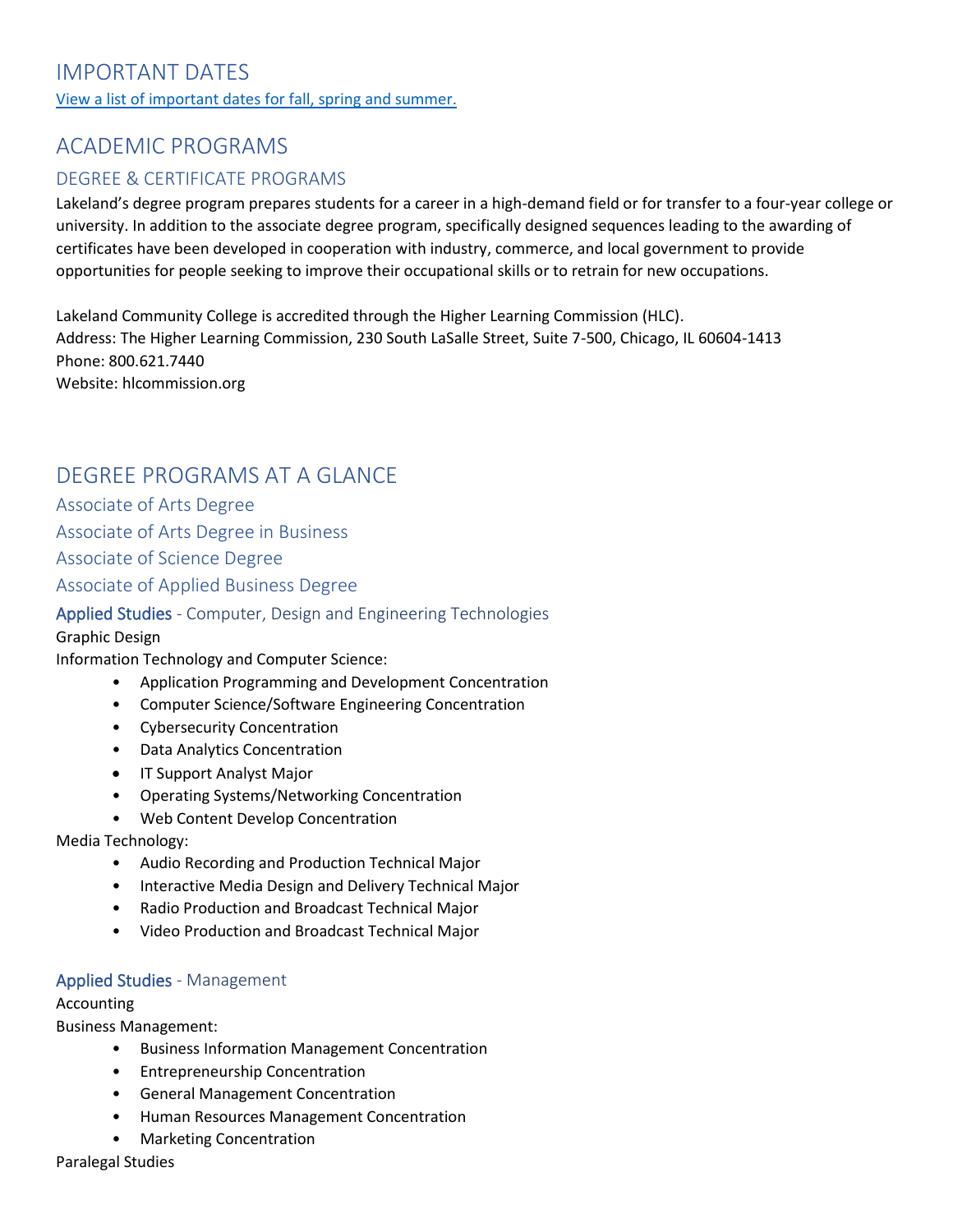# Associate of Applied Science Degree

#### Applied Studies - Computer, Design and Engineering Technologies

#### Cisco Network Technology

• Cisco Network Security

Civil Engineering Technology:

- Civil Engineering Technology
- Construction Management
- Computer Integrated Manufacturing Technology:
	- General Manufacturing Major
	- Maintenance and Repair Concentration

#### Electronic Engineering Technology:

- Electronic Engineering Technology
- Computer Hardware Engineering Technology Concentration
- Electro-Mechanical Engineering Technology Concentration
- Telecommunications Engineering Technology Concentration

Mechanical Engineering Technology:

- Computer Aided Design Concentration
- Mechanical Engineering Technology

Nuclear Engineering Technology Welding and Fabrication Technology

#### Applied Studies - Education, Human and Public Services

Criminal Justice Early Childhood Education Emergency Management Planning and Administration Fire Science Technology Human Services

### Applied Studies - Health Technologies

Biotechnology Science:

- Biotechnology Science
- Bioinformatics Concentration Dental Hygiene Health Information Management Technology Histotechnology Medical Laboratory Technology Multi-Skilled Health Technology Nursing (RN) Occupational Therapy Assistant Physical Therapy Assistant\* Radiologic Technology Respiratory Therapy Surgical Technology

Arts and Sciences - Languages & Communications Applied American Sign Language Studies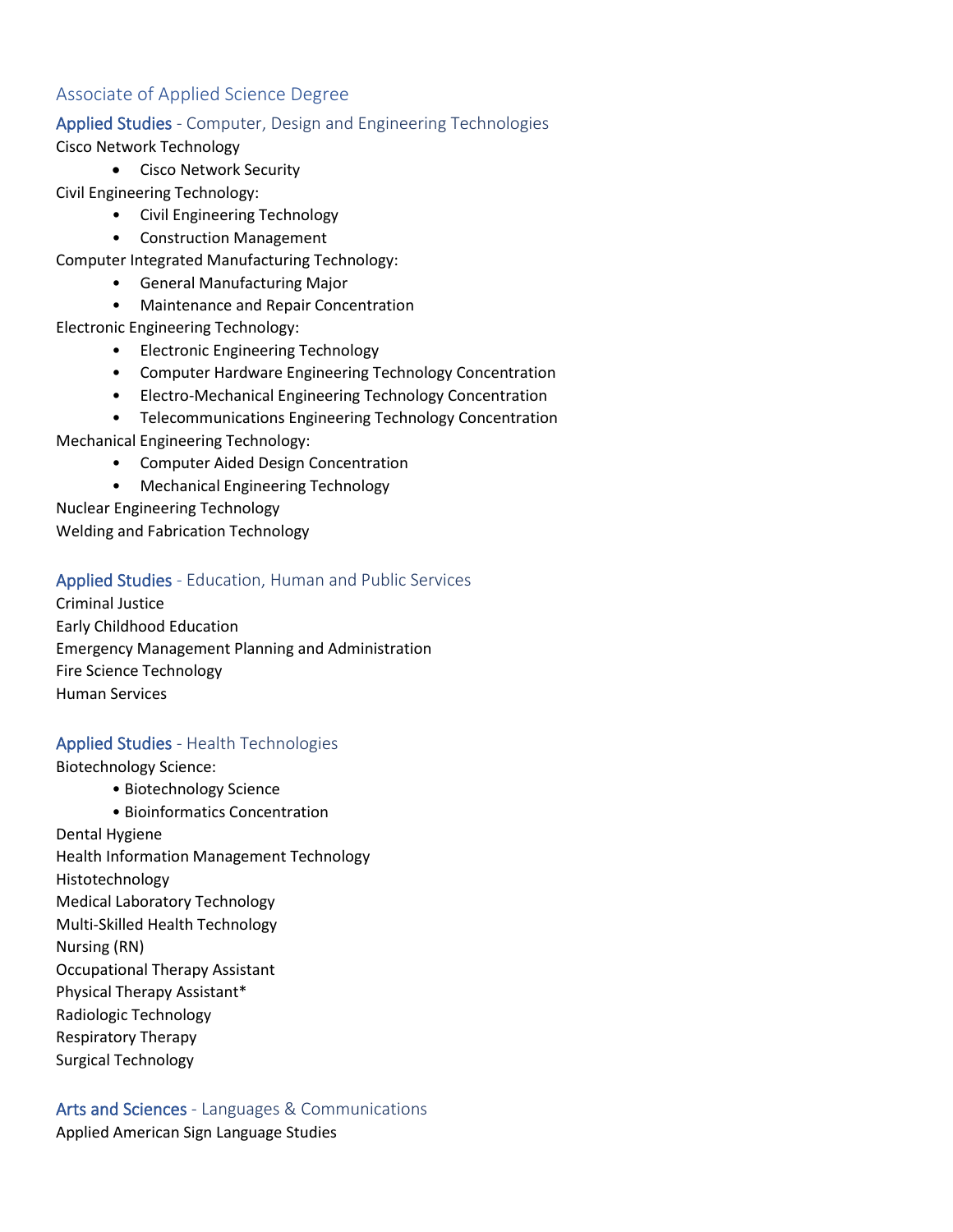# Arts and Sciences -Behavioral and Social Sciences Geospatial Technology

# Associate of Technical Studies Degree

Applied Studies - Computer, Design and Engineering Technologies Computer Information Technology Electrical Construction Technology Electrical Technology

#### Applied Studies - Health Technologies

Nuclear Medicine Radiologic Technology

Tool and Die Technology

Applied Studies - Management Culinary Arts Technology

View certificate programs at lakelandcc.edu.

**\***\*Effective November 16, 2021, Lakeland Community College has been granted Candidate for Accreditation status by the Commission on Accreditation in Physical Therapy Education (3030 Potomac Ave., Suite 100, Alexandria, Virginia 22305-3085; phone: 703.706.3245; email: accreditation@apta.org). If needing to contact the program/institution directly, please call 440.525.7470 or email jashby5@lakelandcc.edu. Candidate for Accreditation is an accreditation status of affiliation with the Commission on Accreditation in Physical Therapy Education that indicates the program may matriculate students in technical/ professional courses. Achievement of Candidate for Accreditation status does not assure that the program will be granted Initial Accreditation.

# NEW AND TRANSFER STUDENT ENROLLMENT CHECKLIST

#### Apply for Admission

All new students need to apply for admission to Lakeland. Apply online at lakelandcc.edu/apply. For questions, contact Lakeland's Admissions Office at 440.525.7100 or by email admissions@lakelandcc.edu.

### Submit Transcripts

All new, first-year students are required to submit a final, official high school transcript showing graduation date or GED transcript. This requirement may be waived if you have earned 15 credit hours or more at an accredited post-secondary institution.

All new transfer students are required to submit official transcripts from all post-secondary institutions attended, even if no credit was earned.

Any student pursuing a health technologies program must also submit an official high school transcript or GED transcript.

Please contact your former high school and/or post-secondary institutions to request your transcripts to be sent directly to the Lakeland Admissions Office at 7700 Clocktower Drive, Kirtland, Ohio 44094.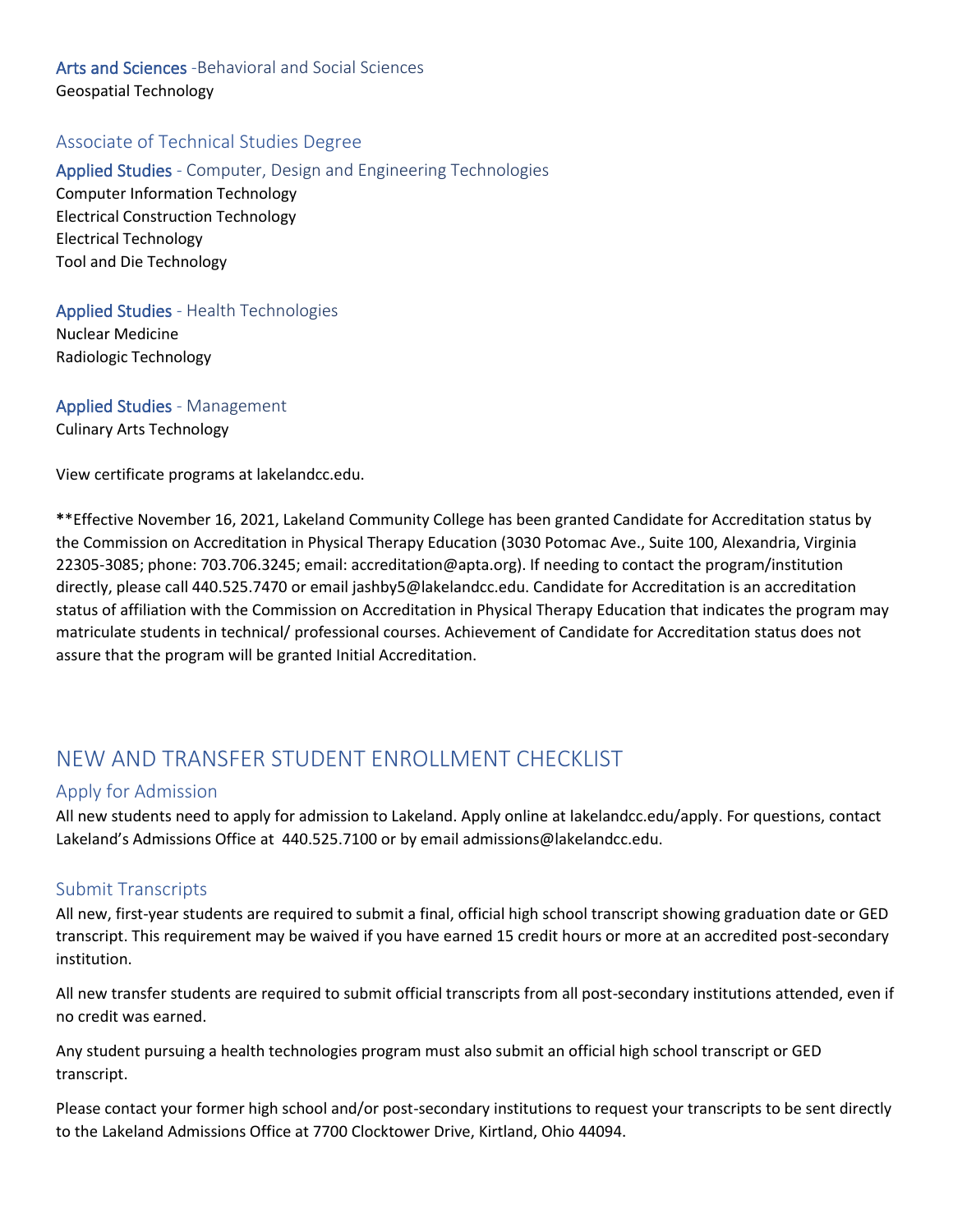# Take the Placement Test – if required

Course placement tests help to determine proper course selection. Lakeland may require placement testing in English and mathematics prior to registration. Appointments are required and can be scheduled through myLakeland after receiving admission notification.

The Lakeland Learning Center offers free placement test preparation sessions in English writing and math for admitted students. Contact the test center at 440.525.7574 or 440.525.7568 to register for a session. For additional test preparation information, visit lakelandcc.edu/placement.

ACT/SAT scores can be submitted in lieu of the placement test. Students with ACT/SAT sub scores below the college readiness level are encouraged to take the placement test. For more information, visit lakelandcc.edu/placement.

#### Readiness Area

Readiness area for the English/writing sub score for the ACT is 18 or higher, for the SAT is 480 or higher. Readiness area mathematics sub score for the ACT is 22 or higher, for the SAT is 530 or higher.

Students can obtain college credit for introductory-level courses by taking special examinations at Lakeland through the College Board's College-Level Examination Program (CLEP). Visit lakelandcc.edu/web/about/clep-test to learn more. Due to COVID 19, CLEP exams are suspended until further notice.

### Complete New Student Orientation Session

All students must complete the New Student Online Orientation session through their myLakeland account. Once completed, students will meet with an academic counselor, register for classes, discuss access to technology, and receive information about financial aid and scholarships. Students will receive instructions on how to access the New Student Online Orientation session via email after they have been admitted to Lakeland.

This requirement may be waived if you have earned a bachelor's degree or higher at an accredited post-secondary institution.

For questions or assistance, please call 440.525.7349 or email orientation@lakelandcc.edu.

### Pay Tuition and Fees

A variety of payment options are offered, including Lakeland's Tuition Loan Payment Plan that allows students to make installment payments over the course of the term. Tuition and fees can be paid through myLakeland and are due by the published deadline. The tuition schedule can be found at lakelandcc.edu/tuition.

# ENROLLMENT RESOURCES

### Log in to Your myLakeland Account and Student Email

MyLakeland offers instant access to all student information. The Lakeland student email is the official method of correspondence from the college. Students should log in to their myLakeland account and check their student email frequently for important information and announcements.

### Apply for Financial Aid and Scholarships

Students interested in receiving financial aid must complete the Free Application for Federal Student Aid (FAFSA) at studentaid.gov/fafsa and use Lakeland's code 006804. Students can also quickly and easily apply for scholarships through the Scholarship Center. For more information, call Lakeland's Financial aid Office at 440.525.7070. The office can supply you with directions to submit information and paperwork to the college through a secure upload process.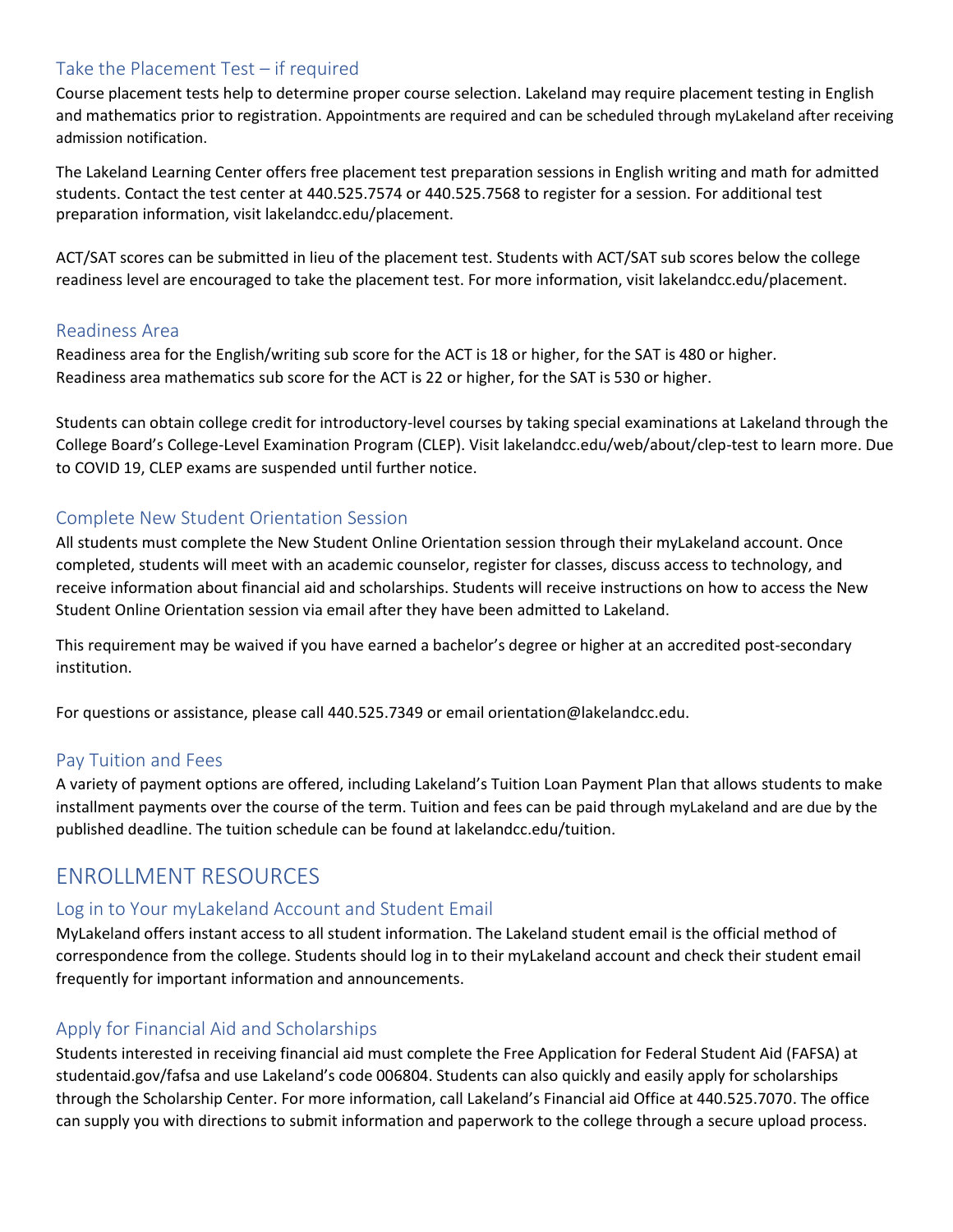#### Meet with a Counselor

It is highly recommended that all students meet with a counselor prior to registering for classes. Lakeland's Counseling and Advising Center assists student with advising appointment like mapping out schedules or exploring programs, and they can help with completion plans and transcript evaluations Call 440.525.7200 to make an appointment with one of our counselors.

Students who have a documented disability and feel they may need accommodations, should call Lakeland's Student Accommodation Center at 440.525.7020 to schedule an appointment with one of our counselors for students with disabilities.

SUMMER registration begins the first Monday in March. Students should see a counselor during the months of December, January and February.

FALL registration begins the first Monday in April. Students should see a counselor during the months of February and March.

SPRING registration begins the first Monday in November. Students should see a counselor during the months of September and October.

#### Register for Classes

Lakeland's class schedule is only available online to provide the most up-to-date course information. To view the schedule of classes, visit lakelandcc.edu/schedule or go to myLakeland and click on "Course Schedule Viewer."

Students should sign in to myLakeland to determine if they have any registration holds, for example missing transcripts or placement test scores, attendance needed at a student orientation session, or unpaid fees. Once registration holds are cleared, students will be able to register for classes.

Register for classes online in myLakeland.

### Get Your Lakeland Student ID Card

Get your Lakeland student photo ID card in the bookstore or in Lakeland's Athletic and Fitness Center (AFC).

### Buy Textbooks

Textbooks can be purchased in person at the bookstore or online at lakelandcc.edu/bookstore. Students may order books online and have them delivered to Lakeland's campus at no additional cost. Online order can also be delivered to the home at a minimal shipping cost, and orders of \$35 or more will be charged no shipping cost. In the online class schedule viewer, click on the book icon to view required book(s) and pricing. If special assistance is needed, the bookstore staff will work with students and Lakeland's Student Accommodation Center in acquiring class materials in the format required.

NOTE: Some books may be optional.

# CAMPUS

Lakeland Community College is located on 400 wooded acres in Kirtland, OH, only 30 minutes northeast of Cleveland. The college offers more than 140 associate degree and certificate programs that may lead to high-demand careers or transfer to four-year institutions. The college also provides access to bachelor's, graduate and doctorate degrees along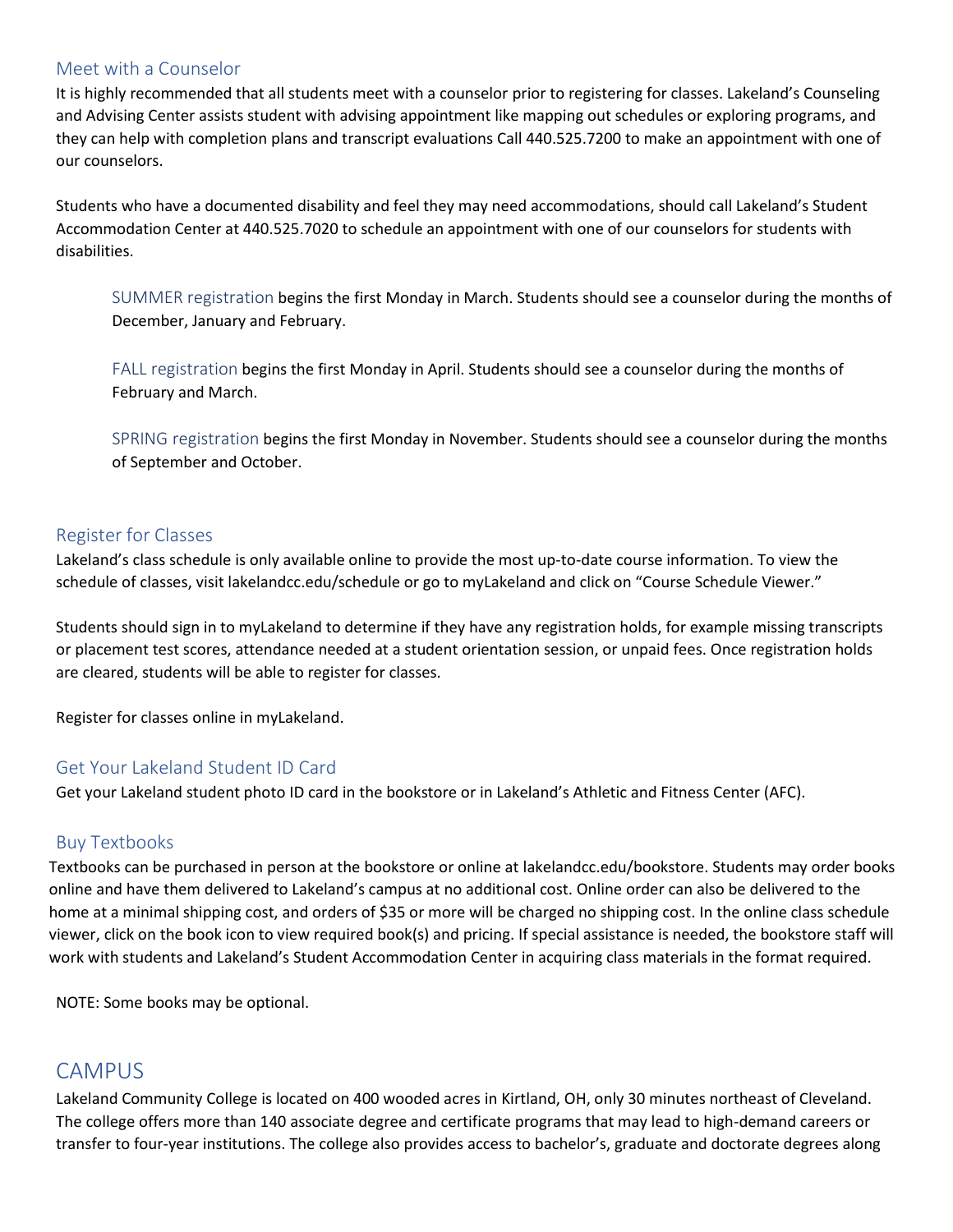with certificates and endorsement on campus through the Holden University Center of Lakeland, in partnership with 12 four-year institutions. In addition, Lakeland supports a multitude of social, cultural and sports activities through student groups, engaging lectures, a vibrant arts program, competitive sports, and an athletic and fitness center that has outdoor facilities such as soccer, baseball and softball fields as well as tennis courts. The historic and beautiful Mooreland Mansion, on Lakeland's campus, provides elegant surrounding and state-of-the-art amenities for meetings, conferences, banquets and special events.

# Lakeland Student Email

The Lakeland student email is the official method of correspondence from the college. To access student email, log in to my.lakelandcc.edu. Check it early and check it often for important information on placement testing, financial aid and much more!

# TYPES OF CLASSES

# Co-op/Field

A co-op/field course provides on-the-job experience which takes place off-campus in support of a student's field of study.

# Hybrid/Hybrid Lab

The hybrid (blended) course provides the advantages of weekly face-to-face interaction between faculty and students with the flexibility and convenience of less time in the classroom. Significant coursework and interactions between instructor, students, and classmates take place both in the on-campus classroom and online. The total amount of time required for the blended course is typically the same as with a traditional face-to-face course. The percentage of face-toface on-campus classroom time is reduced as time devoted to online activities is increased. Blackboard Distance Learning is made possible by the use of Blackboard. Students who are registered in an online or hybrid class will be enrolled in Blackboard. Click on the Blackboard link found at my.lakelandcc.edu.

# Lecture/Lab (face-to-face)

Lecture and lab course types provide traditional face-to-face instruction in an on-campus classroom and/or on-campus laboratory.

# Online/Online Lab

In the fully online course, all course instruction is delivered online. Students are not required to come to campus to participate in any portion of the coursework or evaluation. There are no required synchronous (real-time) scheduled interactions (e.g., web-conferencing, chat, proctored exams). It is important to note the online course is not self-paced; students are expected to complete assignments and assessments on a schedule that is similar to the traditional course and aligns with the regular academic calendar.

### Online WSR/WSR Lab

The online with synchronous requirements (WSR) course is delivered primarily online using Blackboard. The difference between the fully online and online-WSR is there are some required remote face-to-face or synchronous (real-time) interactions, such as: class orientation, regularly scheduled chat or web-conferencing sessions, and/or proctored exams. Please refer to the course syllabus for specific course requirements.

# Self-Paced Courses

Self-paced courses are on-campus and computer-based to allow students to work at their own pace with instructor Accelerated classes are eight-week or five-week courses taught in an accelerated format, placing a high degree of responsibility on students to complete assignments and projects outside the classroom.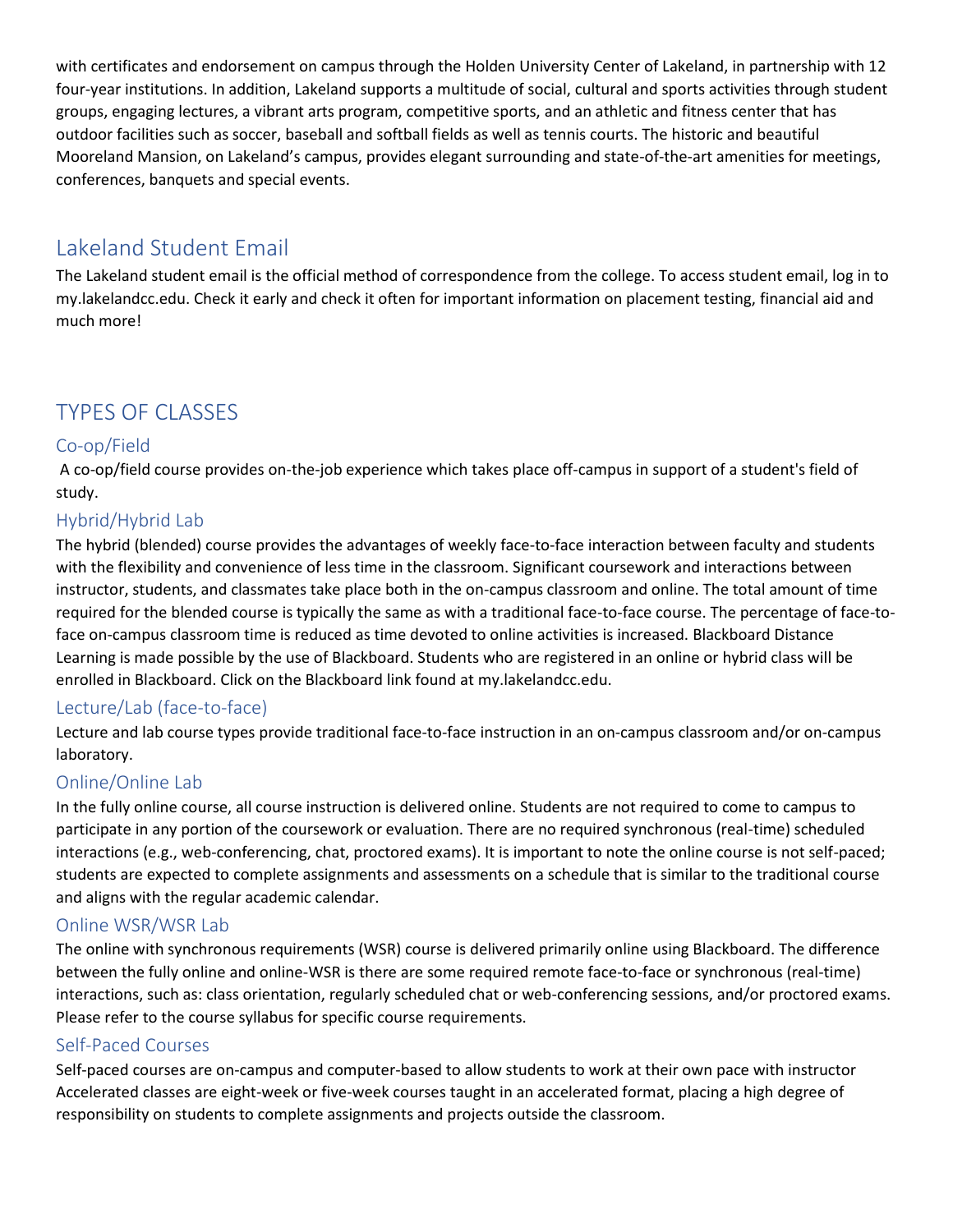# Blackboard

Distance Learning is made possible by the use of Blackboard. Students who are registered in an online or hybrid class will be enrolled in Blackboard. Click on the Blackboard link found at my.lakelandcc.edu.

Want to learn more about learning remotely? Visit lakelandcc.edu/rlc for information on Lakeland's Remote Learning Concierge service.

# CLASS SCHEDULE

Lakeland's credit class schedule is online only to provide students with the most accurate, up-to-date information. View the class schedule at lakelandcc.edu/schedule or go to myLakeland and click on "Course Schedule Viewer" on the log in page.

- Get real-time data for class offerings and seat availability.
- Search by session, subject, instructor, schedule type or keyword.
- View class descriptions and prerequisites.
- See required textbooks and pricing.
- Look up faculty profiles.

If you do not have access to a computer, computers are available outside the Student Service Center, in Room A-1047, in the Lakeland Library and in the Holden University Center.

# MyLAKELAND

# myLakeland is your student portal. To log in, you will need:

Username **-** Your username is the first part of your email address. For example, if jsmith12@mail.lakelandcc.edu is your email address, your username would be jsmith 12.

Password - Your default password is sent to the email address provided on your application for admission. For security purposes, the default password is a random series of characters. The first time you log in, you will be required to complete a set of security questions to help ensure the safety of your personal information. It is recommended that you also take the time to change your password to something you can more easily remember.

### Multi Factor Authentication (MFA)

Your security is a top priority. With that in mind, Lakeland has implemented Multi Factor Authentication (MFA) to help ensure that no one can access your account except you! This means, that when accessing myLakeland, you will be asked to answer two of your security questions OR enter a code that is sent to your personal cellphone or personal email. When logging in, if you check the box "trust this device," you will not have to answer security questions every time you log in. However, you will be asked to verify your account occasionally or if something has changed with your device, browser or security settings.

### myLakeland Mobile

Some of the most popular features of the public website and myLakeland were put into the mobile app for quick reference. Students can apply, register for classes, look up phone numbers, search the library catalog, find a building on a map, and look for a job. They can also view their grades, holds, class schedule, Schedule-It sessions, cancelled classes, campus events, and the academic calendar.

The myLakeland mobile app is now available for download from Google Play and Apple iTunes app stores. Simply search for "myLakeland."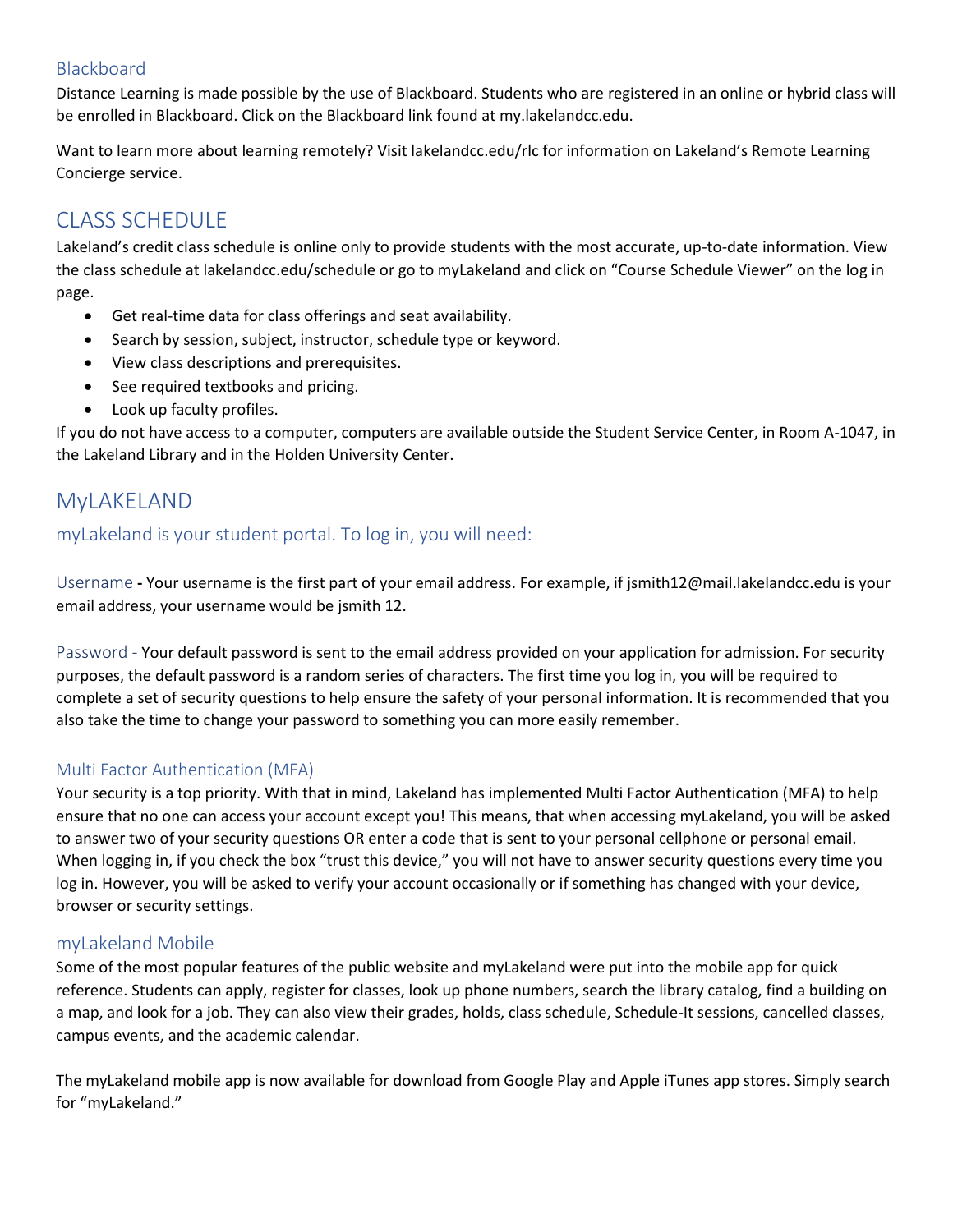# Technology at Lakeland

Lakeland is dedicated to supplying students with the latest technology to help ensure success in higher education. From free on-campus Wi-Fi, computer labs and equipment rentals to online meeting spaces, personal Webex accounts and the full Microsoft Office 365 suite, Lakeland has it covered. View the Technology Guide to learn more.

# HOW TO REGISTER FOR CLASSES

• Students should use the online schedule viewer (no log in required) at lakelandcc.edu/schedule to identify the classes they want to take and make note of the CRN number for each class. This CRN number is needed to register.

- Students must clear any registration holds (e.g., missing transcripts, missing placement tests, unpaid fees) before they can register for classes.
- Register for classes online in myLakeland.

# MyLAKELAND GUIDE

# myLakeland Offers You Instant Access!

- Access your student email.
- View or search the class schedule.
- View your student record.
- Register for classes online.
- Add or drop classes online.
- View your financial aid information.
- Make a payment.
- View your grades.
- Track your degree progress.
- Access student meeting center.
- Apply for graduation.

Log in to your myLakeland account frequently for important emails and announcements.

#### Log in to myLakeland

1. Go to my.lakelandcc.edu or go to lakelandcc.edu and click on "myLakeland."

2. You will be prompted for username and password. When logging in the first time, you will be asked to set up four security questions that will later allow you to reset your myLakeland password should you ever forget it.

Username: Your username is the first part of your Lakeland student email address before the "@" symbol. For example, it is the jsmith12 of jsmith12@mail.lakelandcc.edu.

Password: Your default password is sent to the email address provided on your application for admission. For security purposes, the default password is a random series of characters. The first time you log in, you will be required to complete a set of security questions to help ensure the safety of your personal information. It is recommended that you also take the time to change your password to something you can more easily remember.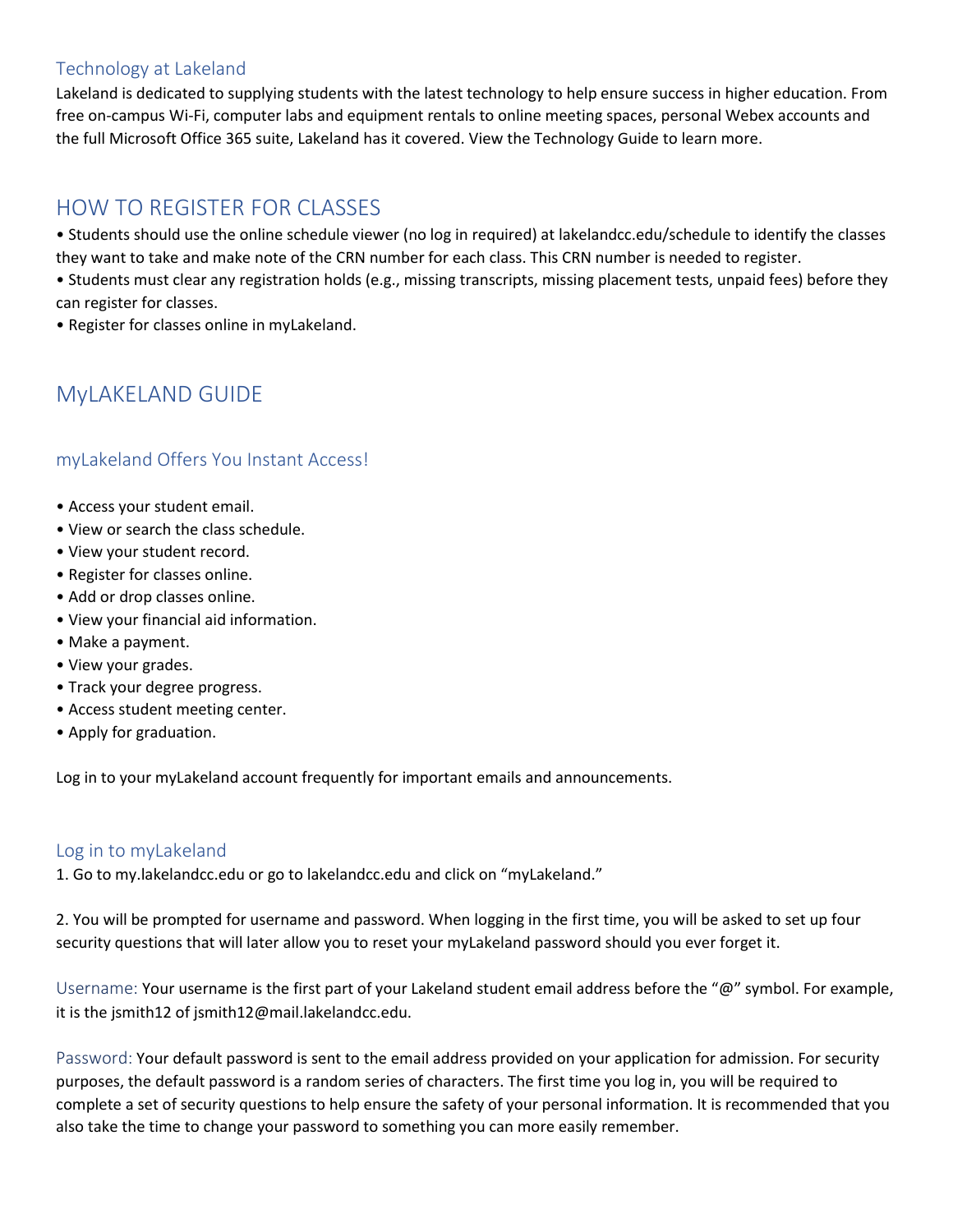To request your username or reset your password, visit the "Login Assistance" link on the myLakeland login screen and follow the instructions under Password Change/Reset App. If you are still having trouble, please contact the Help Desk.

# Access My Student Email

- 1. Log in to myLakeland.
- 2. Click the "Student" tab.
- 3. In the left-hand column under Quick Tools, click on the student email icon.

# Schedule Placement Testing

- 1. Log in to myLakeland.
- 2. Click the "Student" tab.
- 3. In the left-hand column under Quick Tools, click on the Schedule It icon.
- 4. Click "Schedule Placement Test."

NOTE: This link will not appear if it is not a requirement for you, you have a hold on your account that needs to be cleared, or you have already fulfilled the requirement.

- 5. Select a date (click "Next" to see the next month).
- 6. Click "Reserve."

NOTE: Official government-issued ID (i.e., passport, driver's license, state ID) or high school ID with name and photo required at testing sessions or New Student Orientation.

### View the Catalog

Go to lakelandcc.edu/catalog.

### View / Search Class Schedule

1. Go to lakelandcc.edu/schedule or go to myLakeland and click "Course Schedule Viewer" on the log in page.

- 2. Select a term.
- 3. Select additional criteria if desired.
- 4. Click on "View Results."
- 5. Note the CRN numbers of the classes you want to take. You will need these for online registration.

### Register for Classes

- 1. Log in to myLakeland.
- 2. Click the "Student" tab.
- 3. In the left-hand column under "myREGISTRATION," click "Register for Classes."
- 4. Select a term if it's not previously selected and then click "Submit."
- 5. Enter CRN numbers on "Add Classes Worksheet."
- 6. Click "Submit Changes."

### Drop / Withdraw Classes

- 1. Log in to myLakeland.
- 2. Click the "Student" tab.
- 3. In the left-hand column under "myREGISTRATION," click "Register for Classes."
- 4. Select a term if it's not previously selected and then click "Submit."
- 5. In the "Action" column, select "Online Drop" or "Web Withdraw" next to the course you want to drop or withdraw.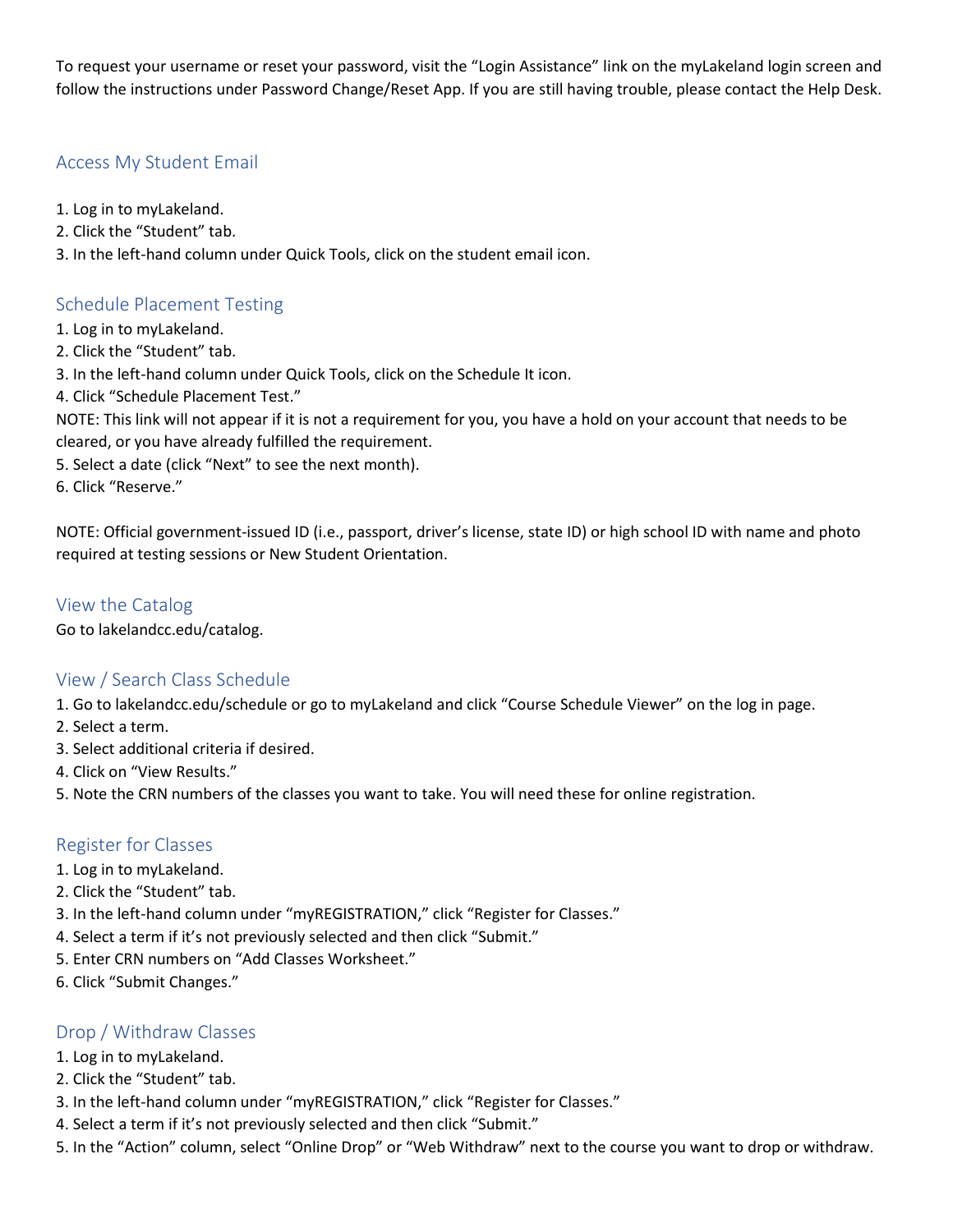If you accidentally remove the wrong class, select "Re-Add." 6. Click "Submit Changes."

# View / Print My Class Schedule

- 1. Log in to myLakeland.
- 2. Click the "Student" tab.
- 3. In the left column under "myRECORDS," click on "Personal Class Schedule."
- 4. Select a term if it's not previously selected and then click "Submit."
- 5. Choose to print the schedule.

Note: The book list is available on your schedule page or under myRecords.

# View My Financial Aid Information

- 1. Log in to myLakeland.
- 2. Click the "Student" tab.
- 3. In the left-hand column under "myRECORDS," click on "Financial Aid."
- 4. Click on "my Award Information."
- 5. Click on "Award for Aid Year."
- 6. Select the current aid year and click "Submit."
- 7. Click on "Award Overview: tab.
- 8. If you have funds listed as offered, you can accept them by clicking on the "Accept Award Offer" tab.

# Apply for Scholarships

- 1. Log in to myLakeland.
- 2. Click the "Student" tab.
- 3. In the left-hand column under "myRECORDS," click on "Scholarship Center" and follow the prompts.

# Enroll in a Tuition Payment Plan

### (must be registered for classes to enroll)

- 1. Log into myLakeland.
- 2. Click the "Student" tab.
- 3. In the left-hand column under "myRECORDS," click on "Billing Center."
- 4. Click on "I Agree" to enter the secure website.
- 5. Click on "Payment Plans" tab and then click on "Enroll Now."
- 6. Select the proper semester and click on "Select."

7. Follow the screen instructions and prompts such as the "continue" button to enroll in the payment plan. DO NOT enter an amount for the \$25.00 processing fee in the field for down payment, the fee will process AUTOMATICALLY once you have set up a payment method.

NOTE: Choosing "Yes, I want to set up payments" is your AUTHORIZATION to process payments AUTOMATICALLY on the due date using the payment method you set up. You will receive a reminder email.

8. As soon as you read the Tuition Loan Payment Plan Promissory Note and click on "I Agree," the \$25.00 processing fee payment WILL AUTOMATICALLY process.

9. Print a copy of your payment plan agreement and payment receipt for your records.

NOTE: The Tuition Loan Payment Plan processing fee has been waived for summer term and fall semester 2022.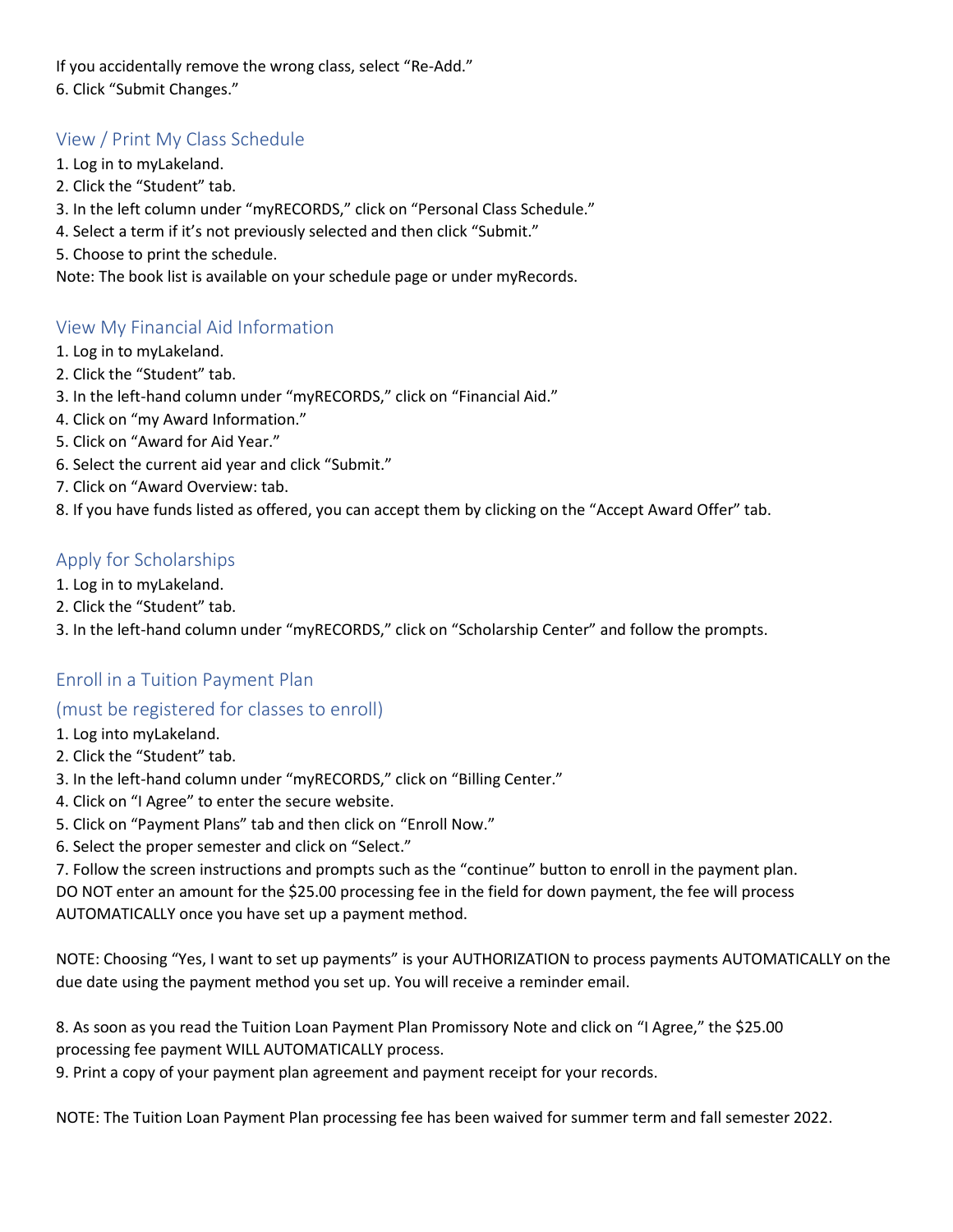# Make a Payment / View My Student Account /Enroll in eRefunds

- 1. Log in to myLakeland.
- 2. Click the "Student" tab.
- 3. In the left-hand column under "myRECORDS," click on "Billing Center."
- 4. Click "I Agree" to enter the secure Billing Center website.
- 5. On the Billing Center home page:
	- To pay your bill, click "Make a Payment."
	- To set up installments, click "Payment Plans" tab then click "Enroll Now."
	- To view your account, click "View Account Activity."
	- To enroll in eRefunds, click on the "Refund" tab and follow the instructions provided for entering your bank information and using a bank account for refunds.

NOTE: In order to set up a direct deposit, you must first have an active bank account.

#### View My Grades

- 1. Log in to myLakeland.
- 2. Click the "Student" tab.
- 3. In the left-hand column under "myRECORDS," click on "Grades."
- 4. Select a term.
- 5. Click "Submit."

NOTE: Only official end of term final grades are available.

#### Degree Tracking Center

- 1. Log in to myLakeland.
- 2. Click the "Student" tab.
- 3. In the left-hand column under "Quick Tools," click on the "Degree Tracker" icon.

#### View My Unofficial Transcript

- 1. Log in to myLakeland.
- 2. Click the "Student" tab.
- 3. In the middle column (called myLakeland Student Services), select "Student Records.
- 4. Click "View Web Transcript Unofficial."
- 5. Click "Submit"

NOTE: Students may also order an official transcript through "Request Official Transcript" from "myRECORDS" on the myLakeland "Student" tab. There is a small cost associated with ordering an official transcript.

#### Complete Graduation Application

- 1. Log in to myLakeland.
- 2. Click on "Student" tab.
- 3. In the left column under "myRECORDS," click on the "Graduation Application."

#### Enrollment Verification

- 1. Log in to myLakeland.
- 2. Click the "Student" tab.
- 3. Under "myRECORDS," click on "Enrollment Verification."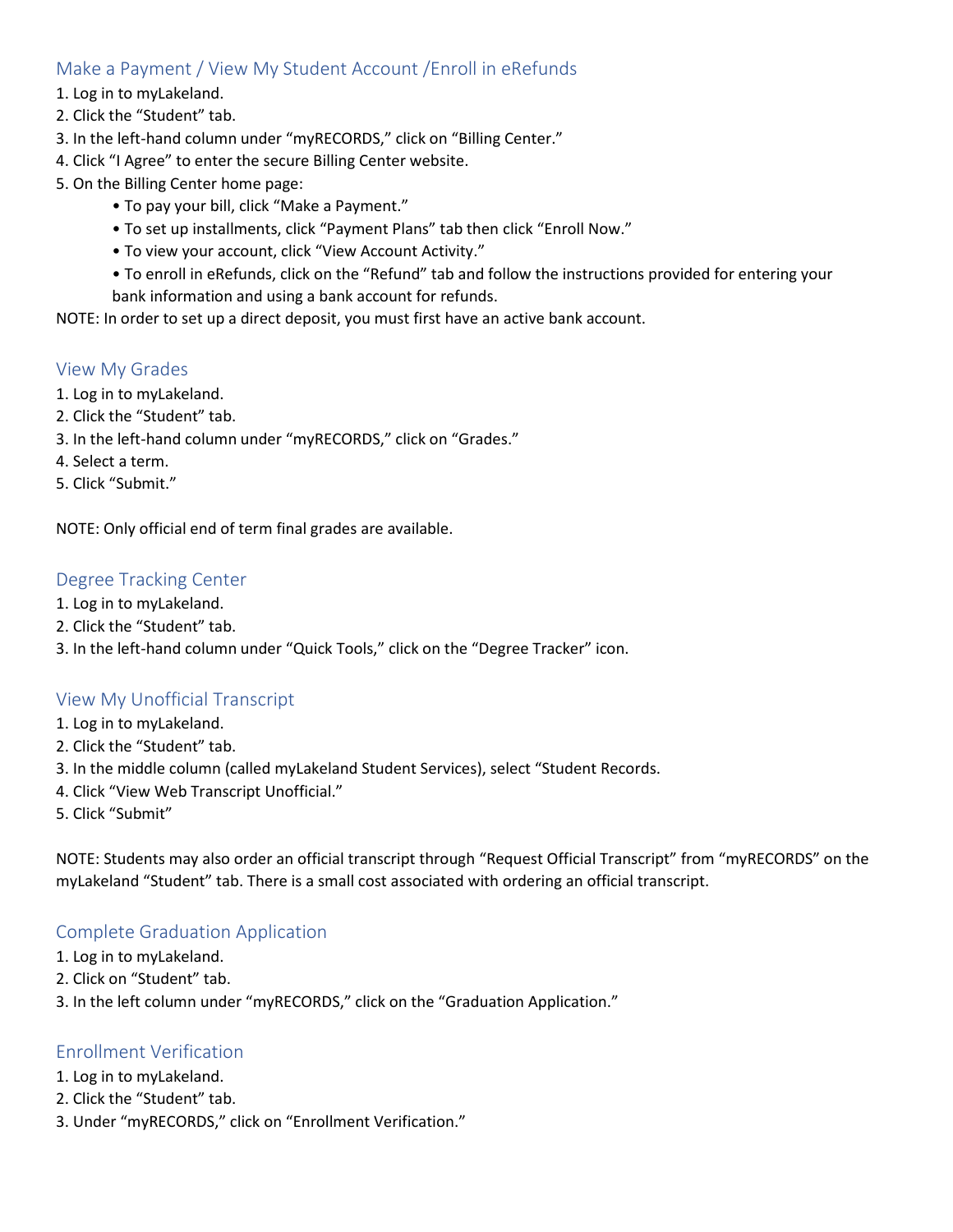NOTE: Current enrollment verification will not be available until three weeks after the start of the semester in which you are enrolled; however, past enrollment will be available at all times.

# PAYING FOR COLLEGE

# Tuition and Fees

Lakeland provides quality education at an affordable price. Lakeland's tuition is about one-third the cost of most fouryear schools.

Coming to Lakeland Community College for the first two years of your bachelor's degree can save you thousands in tuition. Use our 2+2 Tuition Comparison Calculator to see how much you can save. Visit lakelandcc.edu/2plus2calculator.

General fee is \$11.80 per credit hour for a maximum of 15 credit hours per term. The general fee is used to defray the costs of admissions, registration and other direct student services.

Career services fee is \$8.25 per credit hour for a maximum of 15 credit hours per term. The fee is used to cover such direct career services as academic planning, career counseling, transfer, and employment strategies. College Credit Plus students, students participating in apprenticeship programs, students aged 60 and older auditing a class and students taking noncredit classes are exempt from the career services fee.

Tuition and fees are subject to change. View lakelandcc.edu/tuition for more information.

- In addition to the general instructional fees, career services fee, and support services fee, students may be charged supplemental course and incidental fees due to the nature of certain courses. Supplemental fees are noted in the course listings available in the online schedule viewer in myLakeland.
- The support services fee of \$14.25 per term (\$4.25 for summer term) is paid by all students enrolled for credit irrespective of the number of credit hours taken. The fee covers parking, shuttle service, safety, exterior lighting, and cultural events; or rental of off-campus facilities.
- Senior citizens 60 years or older are offered a tuition-waiver program allowing them to audit credit courses on a space-available basis. Senior citizens taking advantage of this opportunity are responsible for purchasing course materials and books in addition to the general, lab and service fees. To take advantage of this opportunity, a senior citizen must be certified as eligible. Once certified as eligible, participants may register during the last two days of the enrollment period. Please contact the Student Service Center for an eligibility application and additional information. View the enrollment dates at lakelandcc.edu/web/about/important-dates for registration dates for each semester.

#### Residency Requirements

Residency requirements are posted on the college website. A change of address does not automatically change residency status. Proper documentation must be filed, reviewed and approved by the Student Service Center before residency status will be changed.

### Forever Buckeye

Forever Buckeye is a provision under Ohio Law that allows students who graduated from an Ohio high school or completed the final year of instruction at home as authorized under section 3321.04 of the Revised code, to re-establish Ohio residency without the 12-month waiting period formally required to establish permanent domicile. The applicant only needs to provide proof of graduation from an Ohio high school, a permanent address in the state of Ohio, and have legal status to remain permanently in the United States.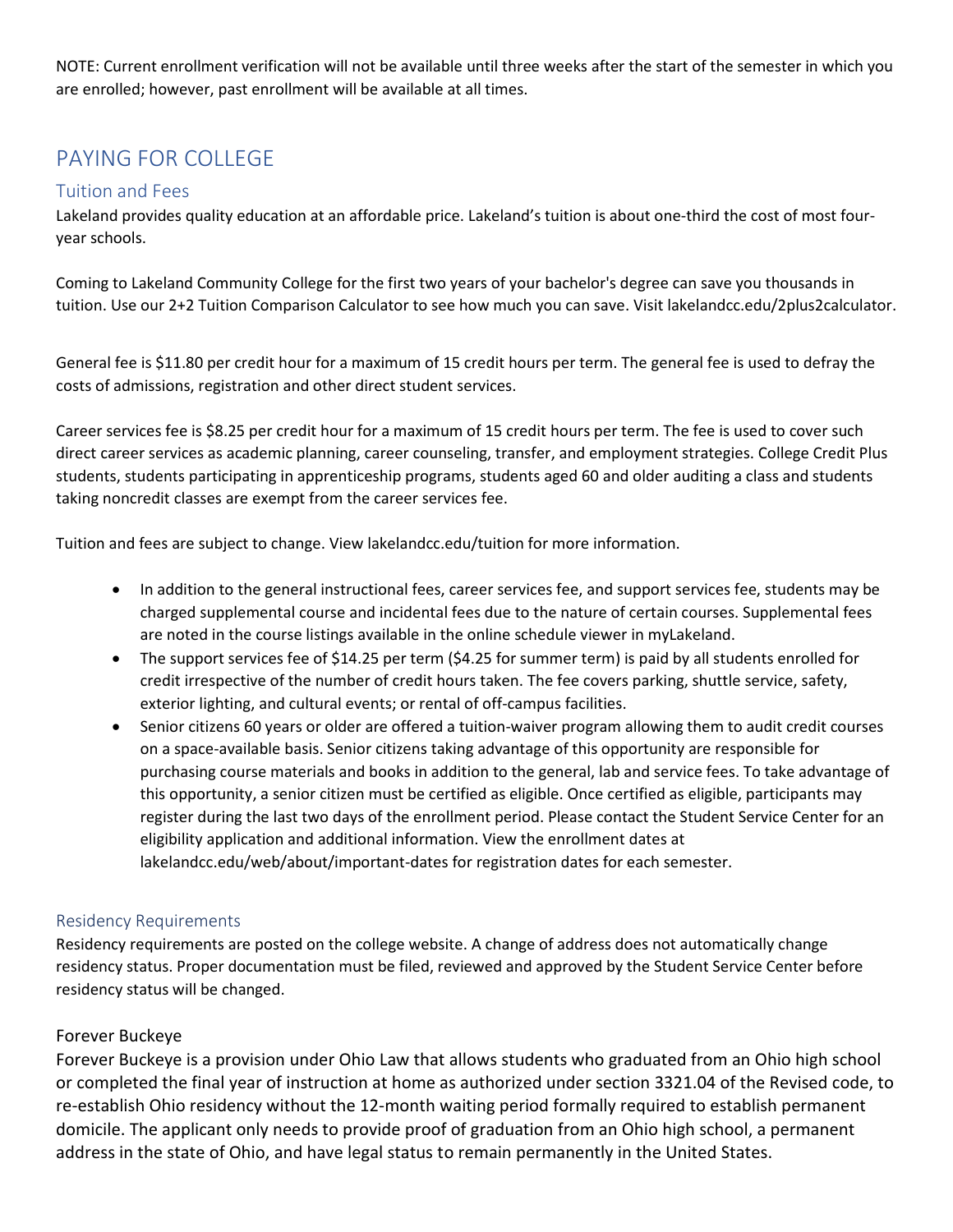# PAYMENT OPTIONS

Visit lakelandcc.edu/tuition for current payment options and refund policies.

# Personal Check / Web Check

- At Lakeland's Cashier's Office
- Online in myLakeland
- Mail to Lakeland's Cashier's Office at 7700 Clocktower Drive, Kirtland, Ohio 44094.

NOTE: There is a 10-business day waiting period before any financial HOLDS will be released.

# Credit Card

- At Lakeland's Cashier's Office
- Online in myLakeland
- Visa, MasterCard or Discover

NOTE: Financial HOLDS will be removed the next business day (when college offices are open).

# **Scholarships**

Students can now easily see if they qualify for any of the many Lakeland scholarships through the new online Scholarship Center.

- Online in myLakeland.
- Complete one simple application.
- Lakeland's Financial Aid Office will notify students of any scholarship offers.

# Tuition Loan Payment Plan

Lakeland offers an online Tuition Loan Payment Plan to spread the cost of tuition and fees over the term. Visit lakelandcc.edu/tuition for current plan options and enrollment instructions.

# Paying with Financial Assistance

• If students have received financial aid award notification via Lakeland student email, and have registered for the minimum number of credit hours required to receive the aid; aid will be applied to tuition charges.

• Class attendance will be reported by faculty.

• Refunds of excess financial aid will be released to students after attendance in their classes has been verified by Lakeland's Financial Aid Office. This process begins at the end of the second week of the semester. Students will receive their refund via check unless they are enrolled in eRefunds (direct deposit).

- Indirect educational expenses are the student's responsibility until the credit balance is received.
- Students not receiving the results of their financial aid application at the time of registration should inquire about applying for a Tuition Loan Payment Plan.

Even with our low tuition, we realize you may need some help. More than 50% percent of Lakeland students receive some form of financial assistance. Lakeland offers many types of financial assistance, including federal and state grants, scholarships, loans, and work-study employment. Visit lakelandcc.edu/financial aid for more information.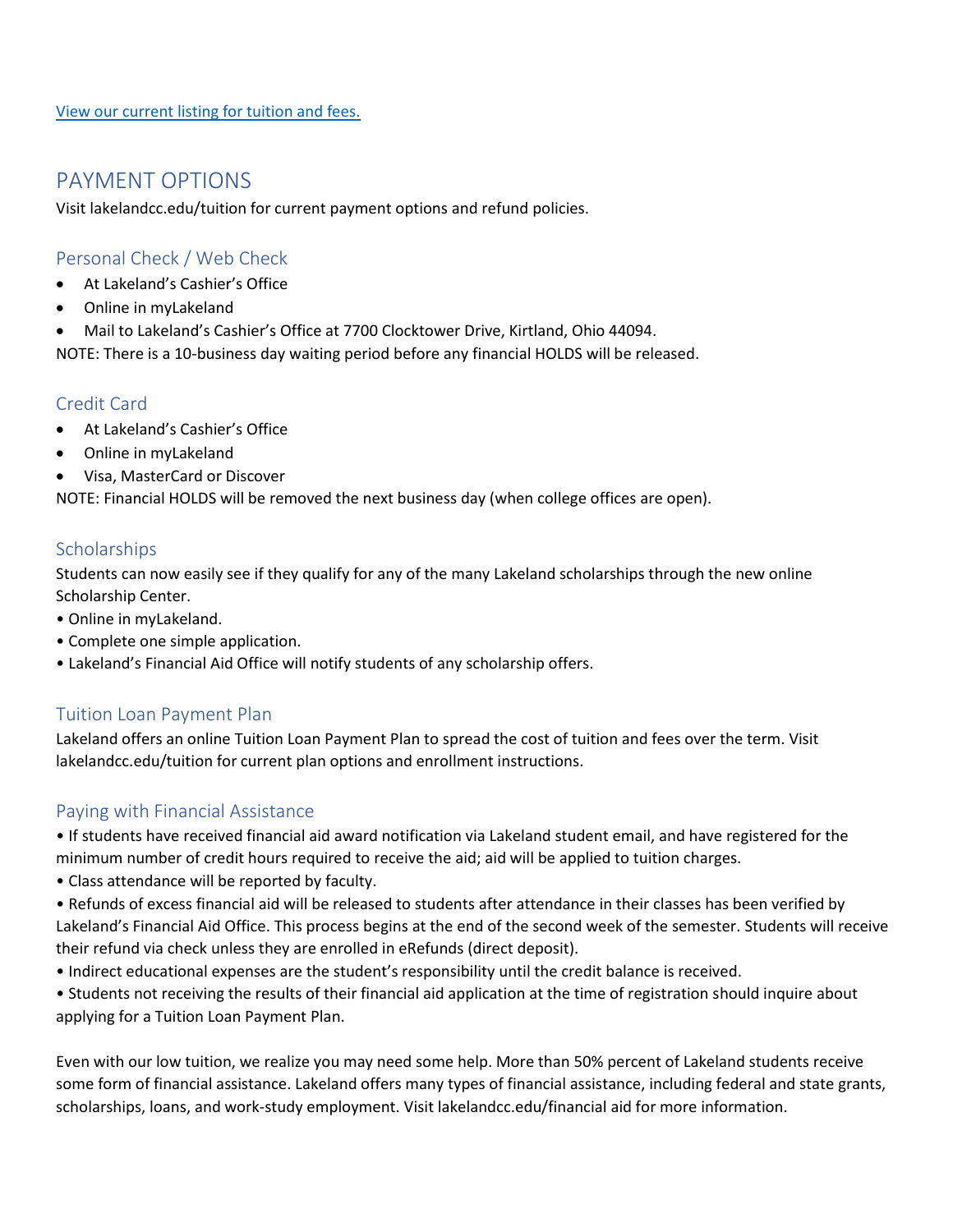Lakeland Community College has over 130 scholarships available that can remarkably reduce the costs of a college education. Most scholarships provide funding toward tuition expenses, but they may also help with the costs for books and educational supplies. Not all scholarships require a high GPA, with some based solely on where a student lives, went to high school or major. Students can quickly and easily apply for scholarships through a one-step application process in the Scholarship Center.

#### eRefunds

Students are encouraged to register for electronic refunds, the quick, convenient and secure method of having refunds directly deposited into their bank account. Sign up in the "Billing Center" in myLakeland.

# FINANCIAL AID

Lakeland offers many types of financial assistance including federal and state grants, scholarships, loans, and work-study employment.

#### To Apply for Financial Aid:

• Complete the Free Application for Federal Student Aid (FAFSA) at studentaid.gov/fafsa and use Lakeland Community College code 006804. The FAFSA should be completed every year.

• Complete a Lakeland scholarship application.

#### Remain Eligible for Financial Aid

- Attend class.
- Maintain Satisfactory Academic Progress (SAP).
- Submit all documents as requested by Lakeland's Financial Aid Office.

For more information, go to lakelandcc.edu/financialaid, call Lakeland's Financial Aid Office at 440.525.7070.

# WITHDRAWALS AND CANCELLATIONS

#### Administrative Withdrawal Policy

Students will be administratively withdrawn from any class in which they are enrolled and have not attended during the first two weeks of the semester. Students are not permitted to begin attendance in a class after the second week. Administrative withdrawals will occur at the beginning of the third week of classes at 50% refund for any student who the instructor marked as not attended.

#### Withdrawal from Classes

Students are able to withdraw from a class from the beginning of the second week through the end of the 12th week of the semester. A course withdrawal will be indicated on a student's academic record by a grade of "W." After the 12th week, no withdrawal is permitted. Failure to attend classes does not constitute withdrawal and may result in a failing grade. Students registered for courses other than the standard 16-week semester should visit lakelandcc.edu/web/about/important-dates for appropriate deadlines regarding withdrawal for summer term and fall or spring semesters.

#### Cancelled Classes

Occasionally the college must cancel a class because of insufficient enrollment. Students enrolled in the class will be notified of the cancellation as soon as possible and may replace the cancelled class. Students who do not wish to make a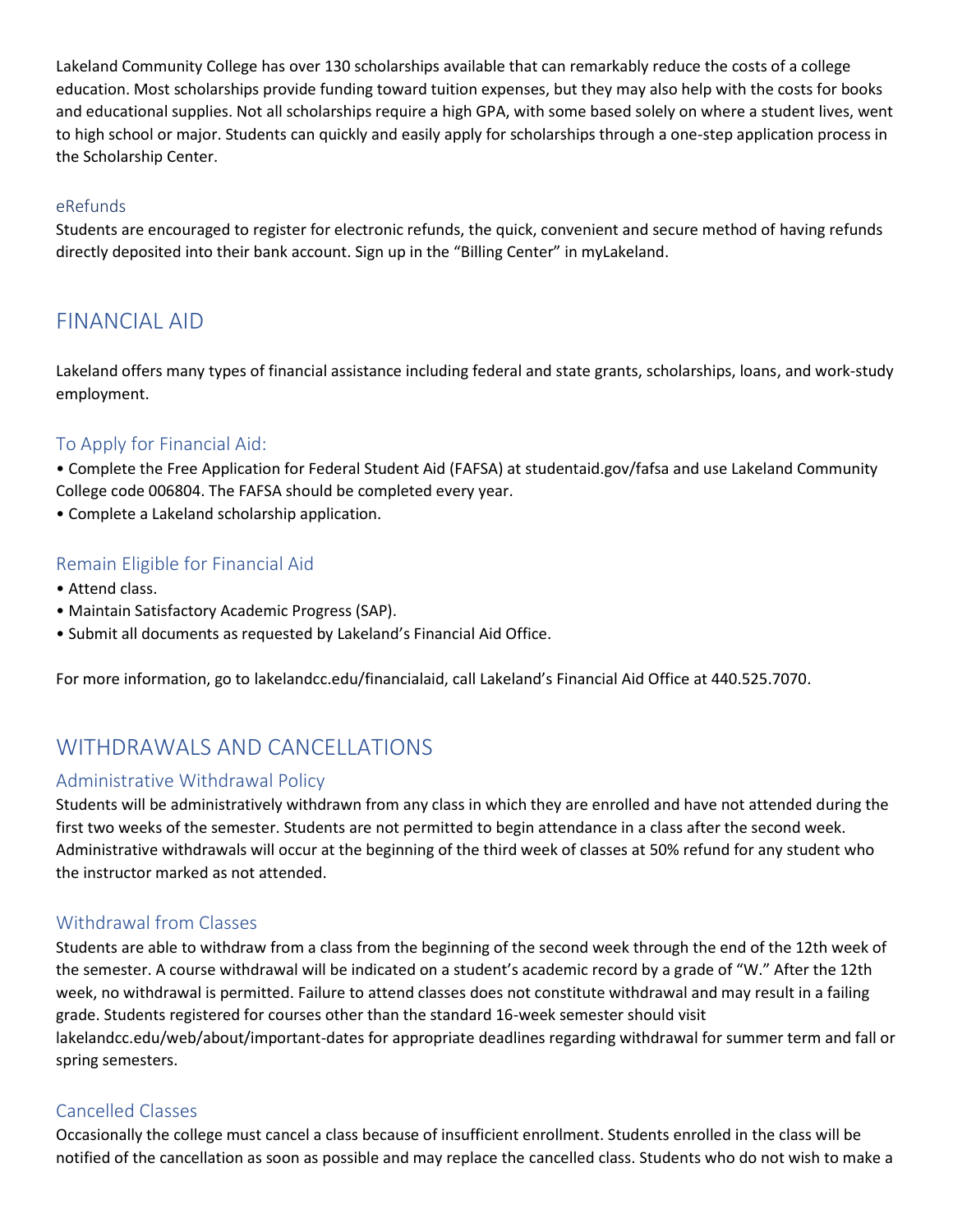substitution will have a reversal of charges for the cancelled class posted to their student account. The college reserves the right to cancel any classes due to unforeseen circumstances. Students with financial aid should call or email the Financial Aid Office or stop by the Student Service Center to determine how aid is affected.

Complete the FREE Application for Federal Student Aid (FAFSA) at studentaid.gov/fafsa and use Lakeland Community College code 006804. Download the myStudendAid app to complete your FAFSA form on your phone.

# COLLEGE CREDIT PLUS

Lakeland's Admissions Office • 440.525.7404 • Building A-1002

Lakeland Community College's College Credit Plus Program (CCP) offers high school students the opportunity to enroll at Lakeland on a part-time or full-time basis, and earn college credit, which may also be used to fulfill their high school graduation requirements. The intent of the CCP program is to offer a broad range of college level classes, which provide educational opportunities not typically available in high school. Admission into this program is open to students who have clearly demonstrated the ability to handle college-level coursework. Interested students need to attend an information session, complete an application, submit high school transcripts, take the placement test, and attend a CCP registration session. Home-school students and students who do not attend public schools must complete a Funding Application. More information at lakelandcc.edu/ccp.

# LAKELAND HONORS

The honors program aligns both curricular and experiential opportunities to the honors pillars of community, leadership and opportunity.

### Students can expect:

- An honors curriculum.
- Experiential opportunities and programming.
- Ease of transfer to a partner college or university.
- A unique honors portfolio upon program completion.

Admission requirements include a 3.5 high school GPA and submission of ACT or SAT scores.

# Honors scholarships available!

Visit lakelandcc.edu/honors for more information.

# STUDENT SUCCESS

Lakeland provides many important services designed to keep students on track for the successful completion of the classes they need and continue onward to achieve their goal of a degree or certificate. Student success is encouraged through the following:

- Academic Study Skills Coaching training and techniques in time management, organization, test-taking and many more.
- Completion Plans maps out the pathways to completing degrees, certificates at the college or the seamless transfer to four-year colleges and universities.
- Degree Works gives students access to their history of classes and progress toward completion of a degree or certificate.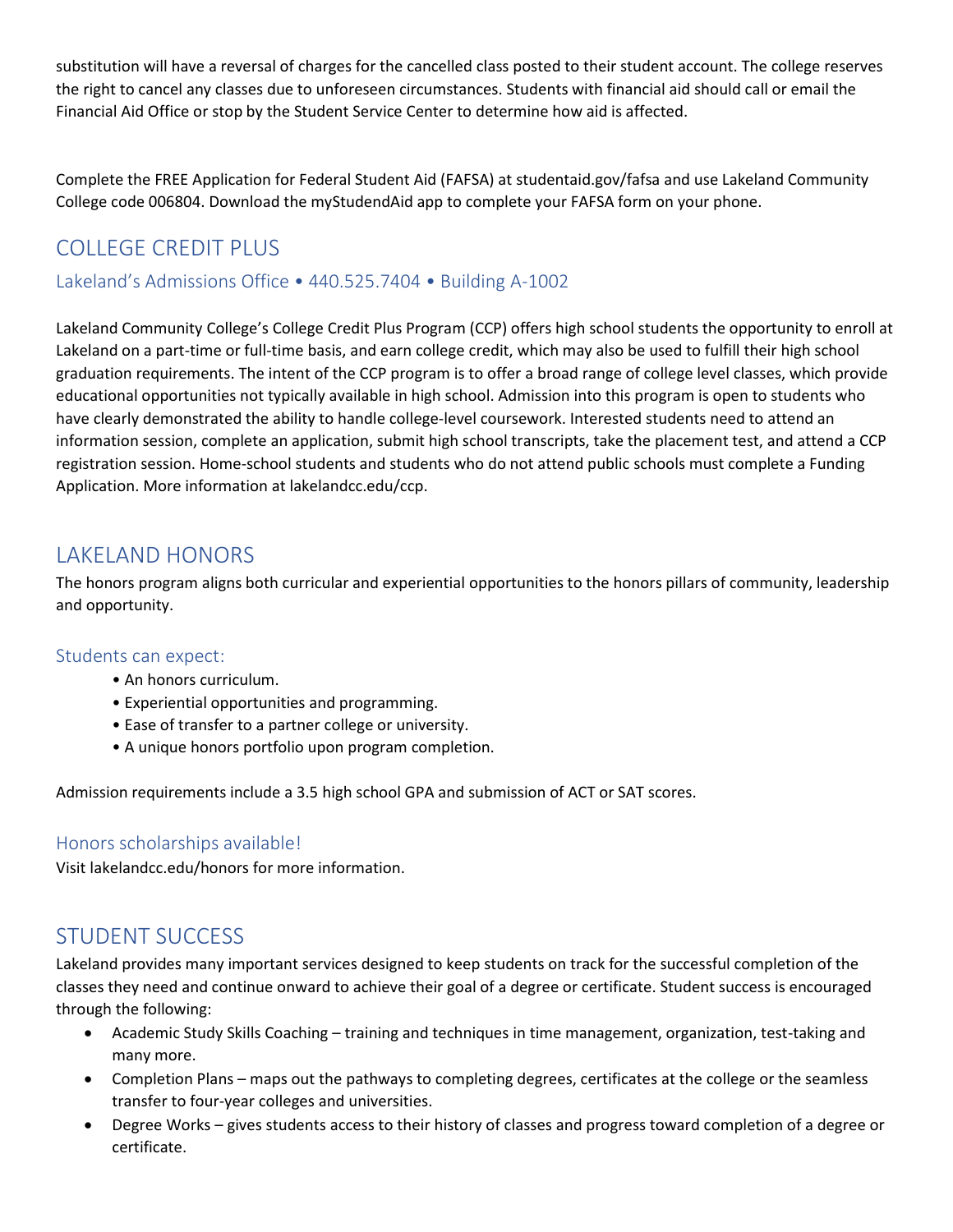- Early Alerts identifies students who may need assistance overcoming challenges in their academics. Once identified, faculty are equipped to offer services from the college to help students conquer these obstacles.
- First Year Experience (FYEX) Class prepares students to navigate the college environment and introduces them to the programs and services offered by the college.
- Learning Center offers tutoring for most credit classes.
- Math-in-Minutes walk-in sessions with peer math tutors who help with math concepts.
- Remote Learning Concierge assistance for distance learning student to help them overcome barriers to success.
- Student Success Navigators assistance with tutoring, other study skill strategies and connections to college resources.
- Test Center offers a quiet location for taking the college placement test, College Level Examination Program (CLEP) tests, make-up tests, and for taking certification exams.
- Text and Email Messaging sends motivational messaging encouraging students to continue toward their educational goals.
- Writing Center writing consultants help students improve writing skills.

# ADULT LEARNERS

Recruitment Center 440.525.7900. Building A-1040c

Returning to college when you are 25 or older can be challenging, but it can also be one of the best decisions you ever make! Lakeland's Recruitment Center can answer your questions, provide campus visits and help you navigate the enrollment process. Additionally, the center can connect you with the resources to help you choose an educational path, get financial assistance to pay for college, bring in transfer credits, and request credit for prior learning experience. There are many resources available to help you balance family, job and classroom responsibilities.

# TRANSFER PROGRAMS

### Transfer Center • 440.525.7338 • Building A-1040b

For many students, Lakeland is the first step on their higher education journey. Students can save on the cost of their education by taking as many classes at Lakeland as possible. Students can complete the first two years of a bachelor's degree and then transfer to most four-year colleges or universities. Many four-year institutions also offer transfer scholarships, making the cost even more affordable. Depending on the major, students may be able to stay at Lakeland to finish their four-year degree by participating in a partnership program offered at the Holden University Center. Preparation for transferring to a four-year institution should start the first semester.

Lakeland has many general articulation agreements and transfer guides for Ohio colleges and universities. Ohio Transfer 36 and Transfer Assurance Guide (TAG) course credits are guaranteed to transfer to any public college or university in Ohio. Students can check for course equivalencies at transferology.com or transfercredit.ohio.gov. Lakeland Community College is nationally accredited by the Higher Learning Commission, and our courses are recognized by all other accredited colleges across the country, so the credits can transfer to private or out-of-state institutions.

Lakeland's Transfer Center strives to provide a seamless process for students transferring college credits to and from Lakeland Community College. With this goal in mind, the transfer center provides the following services to all Lakeland students: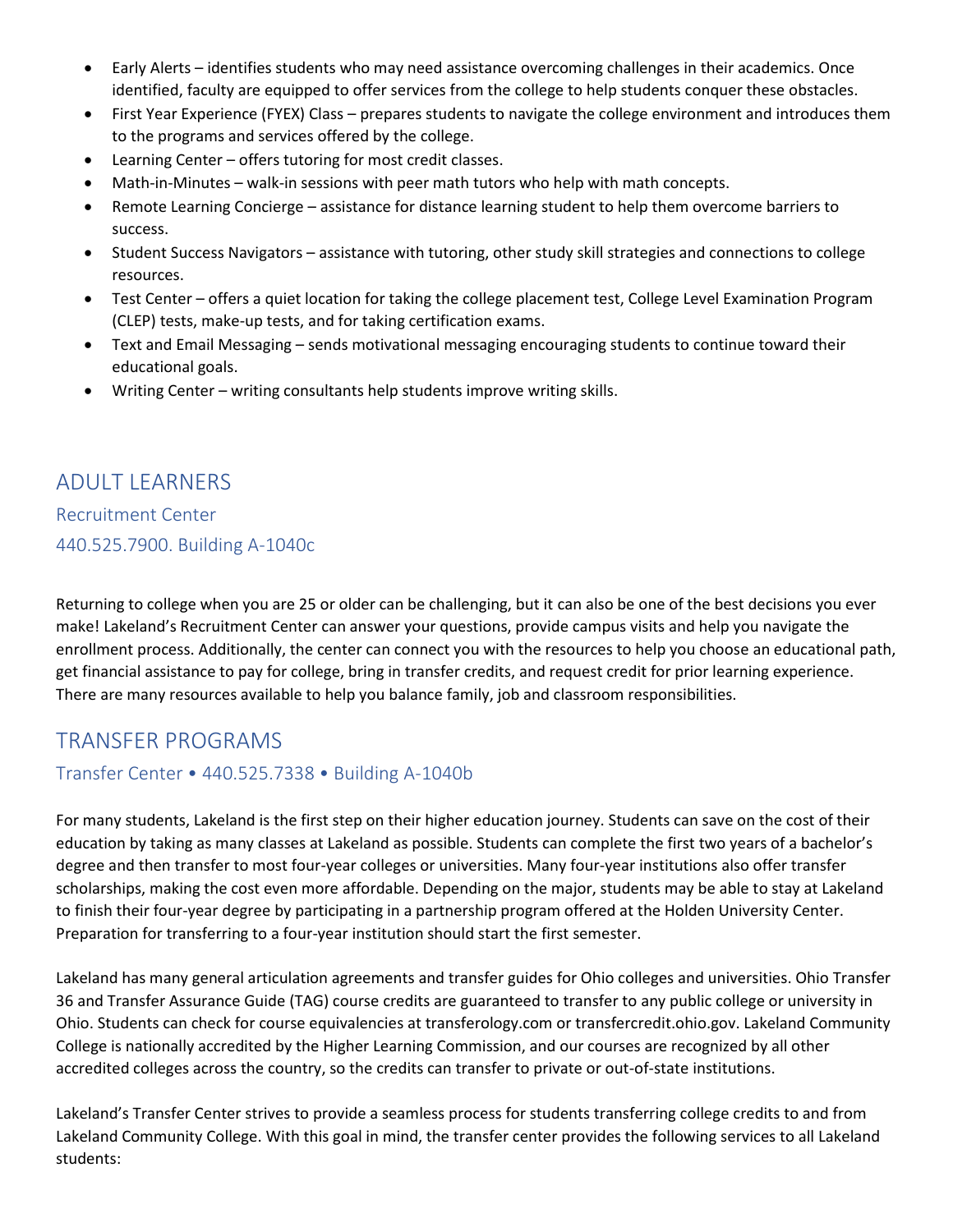- Assisting with all phases of the transfer credit process.
- Providing Lakeland students with information about continuing their education at a four-year institution.
- Providing written and web-based equivalency guides and course articulation information.
- Maintaining a calendar of scheduled visits by representatives from four-year institutions.
- Providing contact information for college and university representatives.
- Hosting a college transfer fair.

Learn more by visiting lakelandcc.edu/transfer or calling Lakeland's Transfer Center at 440.525.7426.

Whether Lakeland is a steppingstone to a four-year college or university, an affordable option for taking extra summer classes, or the final destination in higher education, Lakeland's Transfer Center is here to help students achieve their goals.

# Visiting (Transient) Students

Visiting students are currently attending another university or college and would like to take courses at Lakeland Community College for one term and have the credits transferred back to their home institution. Visiting students must complete Lakeland's Application for Admissions. And, to ensure the course(s) taken at Lakeland will transfer, the Visiting Student Registration Form must be completed by the appropriate official at the visiting student's home institution. This completed form must be received by Lakeland prior to registration. Visiting students are not eligible for financial aid at Lakeland. Contact Lakeland's Office of the Registrar at 440.525.7101 for more information.

# HOLDEN UNIVERSITY CENTER

Established in fall 2011, the Holden University Center of Lakeland Community College offers convenient access to complete bachelor's and graduate degrees from a variety of leading colleges and universities. Built in response to the community's request for accessibility to higher education, the Holden University Center has brought over 50 bachelor's degree programs, 13 graduate degree programs, seven graduate certificates and endorsements, one doctoral program and lifelong learning opportunities from 11 university partners within reach of its Lake County residents.

Lakeland's Holden University Center is a state-of-the-art facility located directly across from Lakeland's main entrance. Designed specifically for students enrolled in Holden University Center degree programs, the technological capabilities allow for interactive distance learning, small group collaboration and independent study.

Classes are taught by Holden University Center partners. Graduates receive their degrees from the institution of their degree program. The degree is the same as having completed a program at the four-year campus. Each university partner determines its own tuition and fees. Bachelor's degree partners include: Bowling Green State University, Cleveland State University, Franklin University, Hiram College, Kent State University, Lake Erie College, Notre Dame College, The University of Akron, Ursuline College, and Youngstown State University. Graduate degree partners include: Bowling Green State University, John Carroll University, Lake Erie College, Notre Dame College, Ursuline College and Youngstown State University. Additional partnerships are under discussion.

Visit lakelandcc.edu/uc or call 440.525.7535 for more information, including degree programs offered.

HOLDEN UNIVERSITY CENTER NIGHTS - Join us for a general information session the last Wednesday of each month from 6-7 p.m. to learn about the university partners and programs available, your next steps to get started and the state-of-the-art learning environment.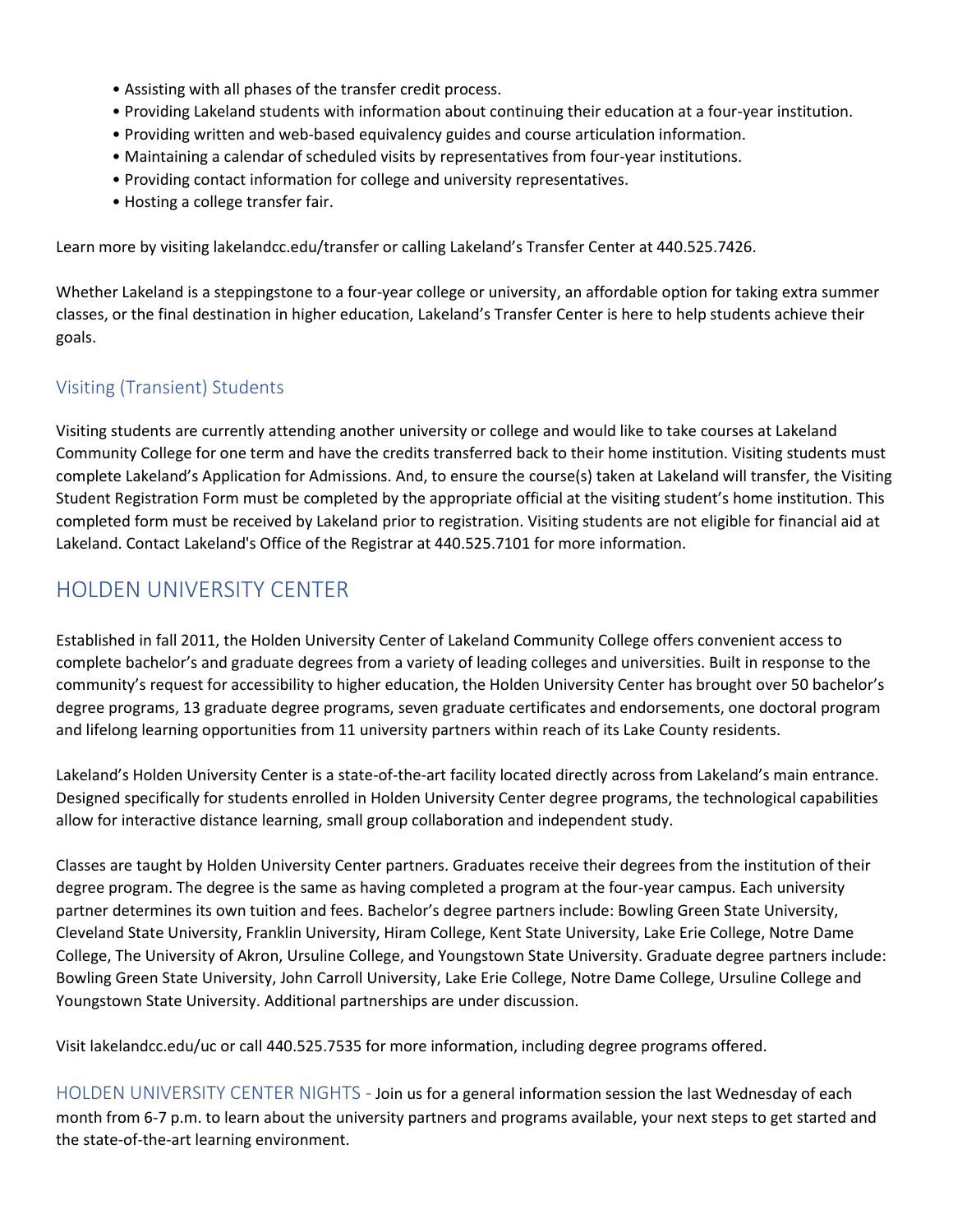# HOLDEN UNIVERSITY CENTER BACHELOR'S DEGREES

### Bowling Green State University

- Bachelor of Science in Allied Health
- Bachelor of Science in Nursing (RN to BSN)
- Bachelor of Science in Technology in Management & Technology
- Bachelor of Science in Technology in Quality Systems

#### Cleveland State University

- Bachelor of Business Administration
- Bachelor of Arts in Organizational Leadership
- Bachelor of Arts in Psychology
- Bachelor of Arts in Public Safety Management
- Bachelor of Arts in Urban Studies

### Franklin University

- **College of Arts, Sciences and Technology**: Bachelor of Science in communications, computer science, cyber security, information systems, information technology, interactive media design, psychology, public relations, social sciences and web development.
- **Ross College of Business:** Bachelor of Science in accounting, applied management, business administration, business forensics, energy management, entrepreneurship, financial management, financial planning, forensic accounting, human resource management, logistics management, management and leadership, marketing, and operations and supply chain management.
- **College of Health and Public Administration**: Bachelor of Science in criminal justice, emergency management and homeland security, exercise science, health education and promotion, health information management, healthcare management, nursing (RN-BSN), public administration, public safety management and leadership, and sport management.

#### Kent State University

• Bachelor of Science in Information Technology

#### Lake Erie College

• Bachelor of Arts in Communication

#### Notre Dame College

• Bachelor of Arts in Sport Management

### The University of Akron

• Bachelor of Science in Nursing (RN to BSN)

### Ursuline College

• Bachelor of Arts in Humanities (Ursuline College Adult Program)

#### Youngstown State University

- Bachelor of Science in Applied Science in Allied Health
- Bachelor of Science in Applied Science in Criminal Justice
- Bachelor of Social Work

Continue your education through Lakeland's Holden University Center. Graduate degree programs, certificates, and endorsements are offered from a variety of Ohio colleges and universities, which include Bowling Green State University, John Carroll University, Lake Erie College, Notre Dame College, Ursuline College and Youngstown State University. For additional information, contact 440.525.7535 or visit lakelandcc.edu/uc.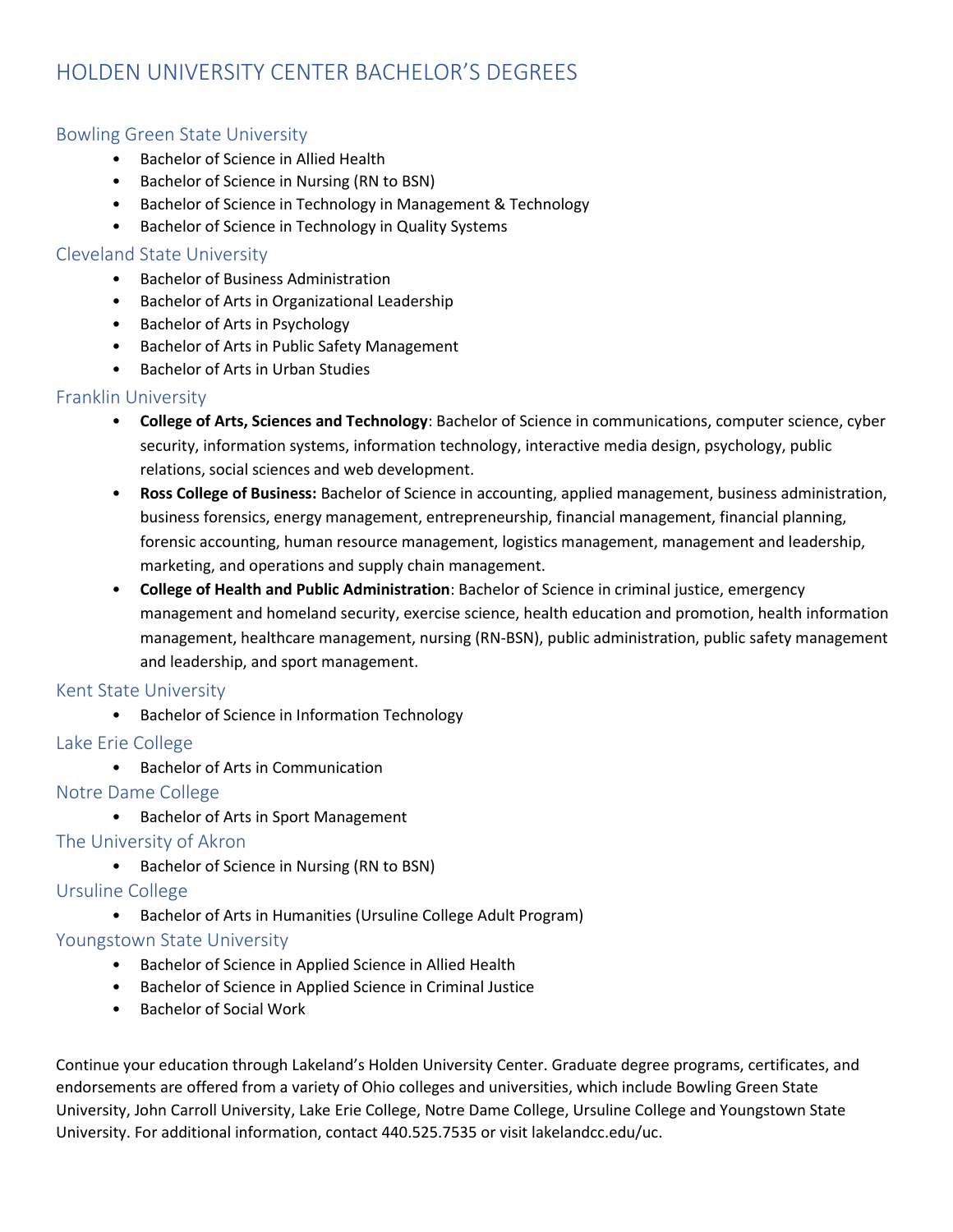# COLLEGE CLOSINGS

In the event of inclement weather or emergency situations, Lakeland offers an emergency messaging alert system. Emergency alerts are available via voice, email and SMS text message. Visit: lakelandcc.edu/emergencyalerts for more information, including how to manage your account. In addition, campus-wide closings are available on the Lakeland Emergency Closings Hotline 440.525.7242, online at lakelandcc.edu/closings and on authorized television and radio stations.

See lakelandcc.edu/closings for more information.

# LAKELAND HELP DESK

440.525.7570 lcchelpdesk@lakelandcc.edu Monday – Thursday 8 a.m. – 8 p.m. Friday 8 a.m. – Noon Saturday 9 a.m. – 4 p.m.

# DEPARTMENT DIRECTORY

#### Academic Divisions

| or 1.800.589.8520 |
|-------------------|
|                   |
|                   |
|                   |

#### College Departments